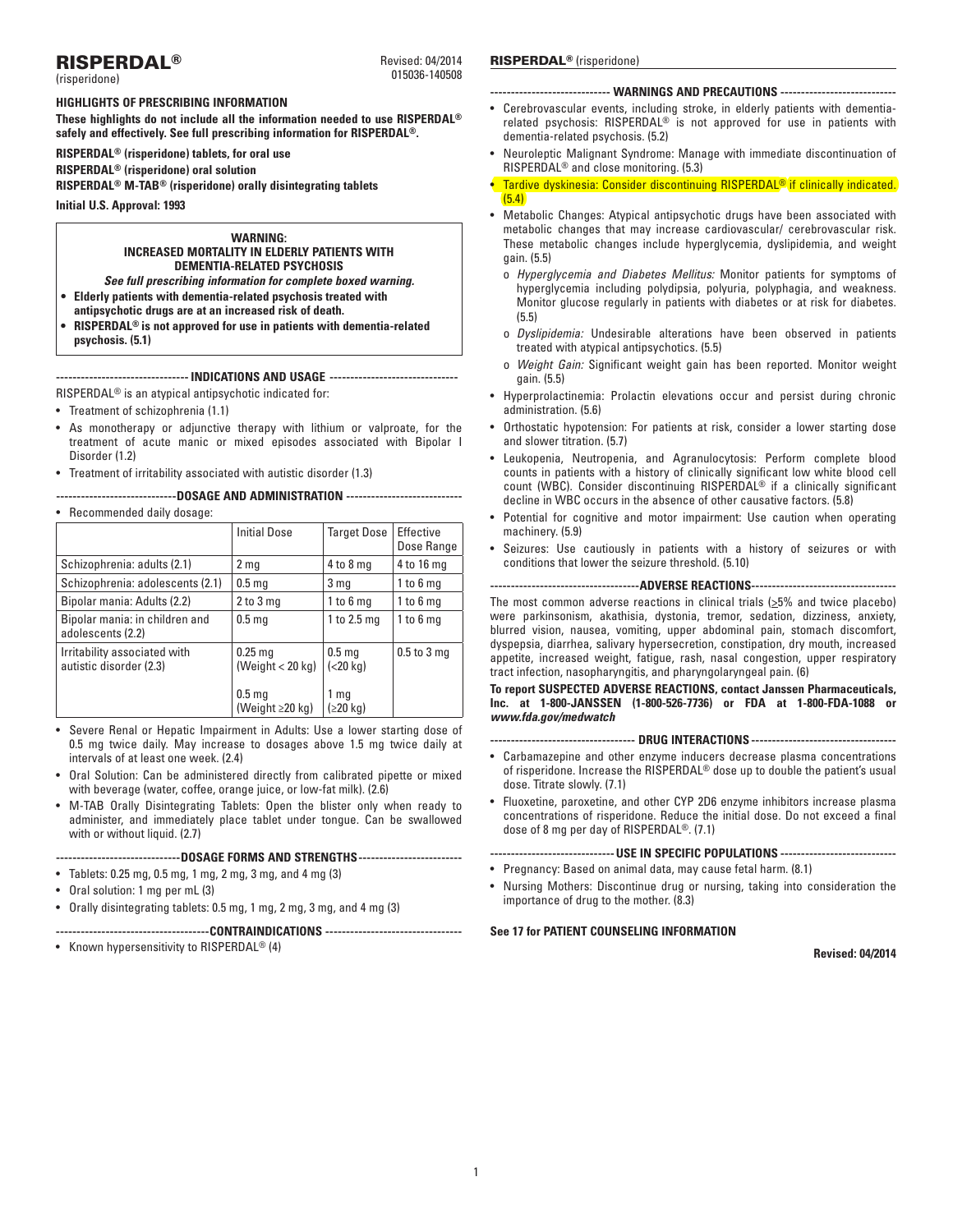# **Full Prescribing Information: Contents\***

# **WARNING: INCREASED MORTALITY IN ELDERLY PATIENTS WITH DEMENTIA-RELATED PSYCHOSIS**

# **1 Indications and Usage**

- 1.1 Schizophrenia
- 1.2 Bipolar Mania
- 1.3 Irritability Associated with Autistic Disorder
- **2 Dosage and Administration**
	- 2.1 Schizophrenia
	- 2.2 Bipolar Mania
	- 2.3 Irritability Associated with Autistic Disorder Pediatrics (Children and Adolescents)
	- 2.4 Dosing in Patients with Severe Renal or Hepatic Impairment
	- 2.5 Dose Adjustments for Specific Drug Interactions
	- 2.6 Administration of RISPERDAL® Oral Solution
	- 2.7 Directions for Use of RISPERDAL<sup>®</sup> M-TAB<sup>®</sup> Orally Disintegrating Tablets

# **3 Dosage Forms and Strengths**

# **4 Contraindications**

# **5 Warnings and Precautions**

- 5.1 Increased Mortality in Elderly Patients with Dementia-Related Psychosis
- 5.2 Cerebrovascular Adverse Reactions, Including Stroke, in Elderly Patients with Dementia-Related Psychosis
- 5.3 Neuroleptic Malignant Syndrome
- 5.4 **Tardive Dyskinesia**
- 5.5 Metabolic Changes
- 5.6 Hyperprolactinemia
- 5.7 Orthostatic Hypotension
- 5.8 Leukopenia, Neutropenia, and Agranulocytosis
- 5.9 Potential for Cognitive and Motor Impairment
- 5.10 Seizures
- 5.11 Dysphagia
- 5.12 Priapism
- 5.13 Body Temperature Regulation
- 5.14 Patients with Phenylketonuria

# **6 adverse reactions**

- 6.1 Clinical Trials Experience
- 6.2 Postmarketing Experience

# **7 Drug Interactions**

- 7.1 Pharmacokinetic-related Interactions
- 7.2 Pharmacodynamic-related Interactions

# **8 Use in Specific Populations**

- 8.1 Pregnancy
- 8.2 Labor and Delivery
- 8.3 Nursing Mothers

# **FULL PRESCRIBING INFORMATION**

## **WARNING: INCREASED MORTALITY IN ELDERLY PATIENTS WITH DEMENTIA-RELATED PSYCHOSIS**

**Elderly patients with dementia-related psychosis treated with antipsychotic drugs are at an increased risk of death. RISPERDAL**® **(risperidone) is not approved for the treatment of patients with dementia-related psychosis.** *[See Warnings and Precautions (5.1)]*

# **1 Indications and Usage**

# **1.1 Schizophrenia**

RISPERDAL® (risperidone) is indicated for the treatment of schizophrenia. Efficacy was established in 4 short-term trials in adults, 2 short-term trials in adolescents (ages 13 to 17 years), and one long-term maintenance trial in adults *[see Clinical Studies (14.1)]*.

- 8.4 Pediatric Use
- 8.5 Geriatric Use
- 8.6 Renal Impairment
- 8.7 Hepatic Impairment
- 8.8 Patients with Parkinson's Disease or Lewy Body Dementia
- **9 DRUG ABUSE AND DEPENDENCE**
	- 9.1 Controlled Substance
	- 92 Ahuse
	- 9.3 Dependence
- **10 OVERDOSAGE**
	- 10.1 Human Experience
	- 10.2 Management of Overdosage

# **11 DESCRIPTION**

- **12 CLINICAL PHARMACOLOGY**
	- 12.1 Mechanism of Action
	- 12.2 Pharmacodynamics
	- 12.3 Pharmacokinetics

# **13 NONCLINICAL TOXICOLOGY**

- 13.1 Carcinogenesis, Mutagenesis, Impairment of Fertility
- 13.2 Animal Toxicology
- **14 CLINICAL STUDIES**
	- 14.1 Schizophrenia
	- 14.2 Bipolar Mania Monotherapy
	- 14.3 Bipolar Mania Adjunctive Therapy with Lithium or Valproate

# 14.4 Irritability Associated with Autistic Disorder

- **16 HOW SUPPLIED/STORAGE AND HANDLING**
	- 16.1 How Supplied
	- 16.2 Storage and Handling

# **17 PATIENT COUNSELING INFORMATION**

- 17.1 Orthostatic Hypotension
- 17.2 Interference with Cognitive and Motor Performance
- 17.3 Pregnancy
- 17.4 Nursing
- 17.5 Concomitant Medication
- 17.6 Alcohol
- 17.7 Phenylketonurics
- 17.8 Metabolic Changes
- **17.9 Tardive Dyskinesia**

**\***Sections or subsections omitted from the full prescribing information are not listed

# **1.2 Bipolar Mania**

# **Monotherapy**

RISPERDAL® is indicated for the treatment of acute manic or mixed episodes associated with Bipolar I Disorder. Efficacy was established in 2 short-term trials in adults and one short-term trial in children and adolescents (ages 10 to 17 years) *[see Clinical Studies (14.2)]*.

# Adjunctive Therapy

RISPERDAL® adjunctive therapy with lithium or valproate is indicated for the treatment of acute manic or mixed episodes associated with Bipolar I Disorder. Efficacy was established in one short-term trial in adults *[see Clinical Studies (14.3)]*.

## **1.3 Irritability Associated with Autistic Disorder**

RISPERDAL® is indicated for the treatment of irritability associated with autistic disorder, including symptoms of aggression towards others, deliberate selfinjuriousness, temper tantrums, and quickly changing moods. Efficacy was established in 3 short-term trials in children and adolescents (ages 5 to 17 years) *[see Clinical Studies (14.4)]*.

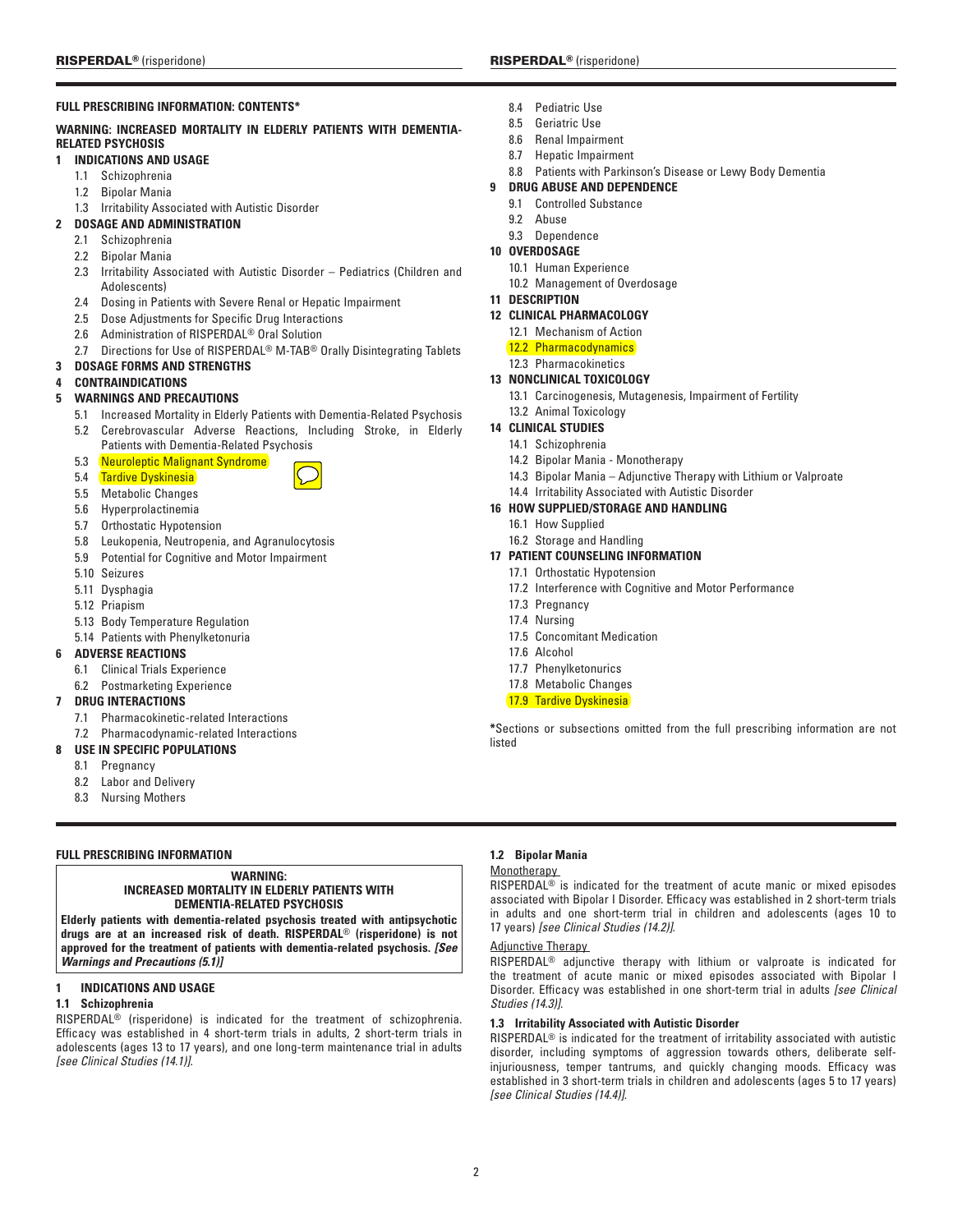# **2 Dosage and Administration**

# **Table 1. Recommended Daily Dosage by Indication**

|                                                            | <b>Initial</b><br><b>Dose</b>                                                                                                                                                                            | <b>Titration</b><br>(Increments)                                                                                                                                          | <b>Target</b><br><b>Dose</b>                                                                                              | <b>Effective</b><br><b>Dose</b><br>Range |
|------------------------------------------------------------|----------------------------------------------------------------------------------------------------------------------------------------------------------------------------------------------------------|---------------------------------------------------------------------------------------------------------------------------------------------------------------------------|---------------------------------------------------------------------------------------------------------------------------|------------------------------------------|
| Schizophrenia:<br>adults (2.1)                             | 2 <sub>mg</sub>                                                                                                                                                                                          | 1 to $2$ mg                                                                                                                                                               | $4$ to $8$ mg                                                                                                             | 4 to 16 mg                               |
| Schizophrenia:<br>adolescents (2.2)                        | 0.5 <sub>mg</sub>                                                                                                                                                                                        | $0.5$ to 1 mg                                                                                                                                                             | 3 <sub>mg</sub>                                                                                                           | $1$ to $6$ mg                            |
| <b>Bipolar mania:</b><br>adults (2.2)                      | $2$ to $3$ mg                                                                                                                                                                                            | 1 <sub>mg</sub>                                                                                                                                                           | 1 to $6 \text{ mg}$                                                                                                       | $1$ to $6$ mg                            |
| <b>Bipolar mania:</b><br>children and<br>adolescents (2.2) | 0.5 <sub>mg</sub>                                                                                                                                                                                        | $0.5$ to 1 mg                                                                                                                                                             | 1 to 2.5 mg                                                                                                               | $1$ to $6$ mg                            |
| <b>Irritability in</b><br>autistic disorder<br>(2.3)       | $0.25$ mg<br>Can increase to<br>$0.5$ mg by Day 4:<br>(body weight)<br>less than 20 kg)<br>0.5 <sub>mg</sub><br>Can increase to<br>1 mg by Day 4:<br>(body weight)<br>greater than or<br>equal to 20 kg) | After Day 4, at<br>intervals of<br>> 2 weeks:<br>$0.25$ mg<br>(body weight<br>less than 20 kg)<br>0.5 <sub>mg</sub><br>(body weight<br>greater than or<br>equal to 20 kg) | $0.5$ mq:<br>(body<br>weight less<br>than $20$ kg)<br>$1$ mg:<br>(body<br>weight<br>greater than<br>or equal to<br>20 kg) | $0.5$ to $3$ mg                          |

Severe Renal and Hepatic Impairment in Adults: use a lower starting dose of 0.5 mg twice daily. May increase to dosages above 1.5 mg twice daily at intervals of one week or longer.

## **2.1 Schizophrenia**

## Adults

### Usual Initial Dose

RISPERDAL® can be administered once or twice daily. Initial dosing is 2 mg per day. May increase the dose at intervals of 24 hours or greater, in increments of 1 to 2 mg per day, as tolerated, to a recommended dose of 4 to 8 mg per day. In some patients, slower titration may be appropriate. Efficacy has been demonstrated in a range of 4 mg to 16 mg per day. However, doses above 6 mg per day for twice daily dosing were not demonstrated to be more efficacious than lower doses, were associated with more extrapyramidal symptoms and other adverse effects, and are generally not recommended. In a single study supporting once-daily dosing, the efficacy results were generally stronger for 8 mg than for 4 mg. The safety of doses above 16 mg per day has not been evaluated in clinical trials *[see Clinical Studies (14.1)]*.

## **Adolescents**

The initial dose is 0.5 mg once daily, administered as a single-daily dose in the morning or evening. The dose may be adjusted at intervals of 24 hours or greater, in increments of 0.5 mg or 1 mg per day, as tolerated, to a recommended dose of 3 mg per day. Although efficacy has been demonstrated in studies of adolescent patients with schizophrenia at doses between 1 mg to 6 mg per day, no additional benefit was observed above 3 mg per day, and higher doses were associated with more adverse events. Doses higher than 6 mg per day have not been studied.

Patients experiencing persistent somnolence may benefit from administering half the daily dose twice daily.

# Maintenance Therapy

While it is unknown how long a patient with schizophrenia should remain on RISPERDAL®, the effectiveness of RISPERDAL® 2 mg per day to 8 mg per day at delaying relapse was demonstrated in a controlled trial in adult patients who had been clinically stable for at least 4 weeks and were then followed for a period of 1 to 2 years *[see Clinical Studies (14.1)]*. Both adult and adolescent patients who respond acutely should generally be maintained on their effective dose beyond the acute episode. Patients should be periodically reassessed to determine the need for maintenance treatment.

## Reinitiation of Treatment in Patients Previously Discontinued

Although there are no data to specifically address reinitiation of treatment, it is recommended that after an interval off RISPERDAL®, the initial titration schedule should be followed.

# Switching From Other Antipsychotics

There are no systematically collected data to specifically address switching schizophrenic patients from other antipsychotics to RISPERDAL®, or treating patients with concomitant antipsychotics.

## **2.2 Bipolar Mania**

Usual Dose

# Adults

The initial dose range is 2 mg to 3 mg per day. The dose may be adjusted at intervals of 24 hours or greater, in increments of 1 mg per day. The effective dose range is 1 mg to 6 mg per day, as studied in the short-term, placebo-controlled trials. In these trials, short-term (3 week) anti-manic efficacy was demonstrated in a flexible dosage range of 1 mg to 6 mg per day *[see Clinical Studies (14.2*, 14.3)]. RISPERDAL<sup>®</sup> doses higher than 6 mg per day were not studied.

## **Pediatrics**

The initial dose is 0.5 mg once daily, administered as a single-daily dose in the morning or evening. The dose may be adjusted at intervals of 24 hours or greater, in increments of 0.5 mg or 1 mg per day, as tolerated, to the recommended target dose of 1 mg to 2.5 mg per day. Although efficacy has been demonstrated in studies of pediatric patients with bipolar mania at doses between 0.5 mg and 6 mg per day, no additional benefit was observed above 2.5 mg per day, and higher doses were associated with more adverse events. Doses higher than 6 mg per day have not been studied.

Patients experiencing persistent somnolence may benefit from administering half the daily dose twice daily.

## Maintenance Therapy

There is no body of evidence available from controlled trials to guide a clinician in the longer-term management of a patient who improves during treatment of an acute manic episode with RISPERDAL®. While it is generally agreed that pharmacological treatment beyond an acute response in mania is desirable, both for maintenance of the initial response and for prevention of new manic episodes, there are no systematically obtained data to support the use of RISPERDAL® in such longer-term treatment (i.e., beyond 3 weeks). The physician who elects to use RISPERDAL® for extended periods should periodically re-evaluate the long-term risks and benefits of the drug for the individual patient.

## **2.3 Irritability Associated with Autistic Disorder – Pediatrics (Children and Adolescents)**

The dosage of RISPERDAL® should be individualized according to the response and tolerability of the patient. The total daily dose of RISPERDAL® can be administered once daily, or half the total daily dose can be administered twice daily.

For patients with body weight less than 20 kg, initiate dosing at 0.25 mg per day. For patients with body weight greater than or equal to 20 kg, initiate dosing at 0.5 mg per day. After a minimum of four days, the dose may be increased to the recommended dose of 0.5 mg per day for patients less than 20 kg and 1.0 mg per day for patients greater than or equal to 20 kg. Maintain this dose for a minimum of 14 days. In patients not achieving sufficient clinical response, the dose may be increased at intervals of 2 weeks or greater, in increments of 0.25 mg per day for patients less than 20 kg, or increments of 0.5 mg per day for patients greater than or equal to 20 kg. The effective dose range is 0.5 mg to 3 mg per day. No dosing data are available for children who weigh less than 15 kg.

Once sufficient clinical response has been achieved and maintained, consider gradually lowering the dose to achieve the optimal balance of efficacy and safety. The physician who elects to use RISPERDAL<sup>®</sup> for extended periods should periodically re-evaluate the long-term risks and benefits of the drug for the individual patient.

Patients experiencing persistent somnolence may benefit from a once-daily dose administered at bedtime or administering half the daily dose twice daily, or a reduction of the dose.

# **2.4 Dosing in Patients with Severe Renal or Hepatic Impairment**

For patients with severe renal impairment (CLcr  $<$  30 mL/min) or hepatic impairment (10-15 points on Child Pugh System), the initial starting dose is 0.5 mg twice daily. The dose may be increased in increments of 0.5 mg or less, administered twice daily. For doses above 1.5 mg twice daily, increase in intervals of one week or greater *[see Use in Specific Populations (8.6 and 8.7)].*

# **2.5 Dose Adjustments for Specific Drug Interactions**

When RISPERDAL® is co-administered with enzyme inducers (e.g., carbamazepine), the dose of RISPERDAL® should be increased up to double the patient's usual dose. It may be necessary to decrease the RISPERDAL® dose when enzyme inducers such as carbamazepine are discontinued *[see Drug Interactions (7.1)]*. Similar effect may be expected with co-administration of RISPERDAL® with other enzyme inducers (e.g., phenytoin, rifampin, and phenobarbital).

When fluoxetine or paroxetine is co-administered with RISPERDAL®, the dose of RISPERDAL® should be reduced. The RISPERDAL® dose should not exceed 8 mg per day in adults when co-administered with these drugs. When initiating therapy, RISPERDAL® should be titrated slowly. It may be necessary to increase the RISPERDAL® dose when enzyme inhibitors such as fluoxetine or paroxetine are discontinued *[see Drug Interactions (7.1)]*.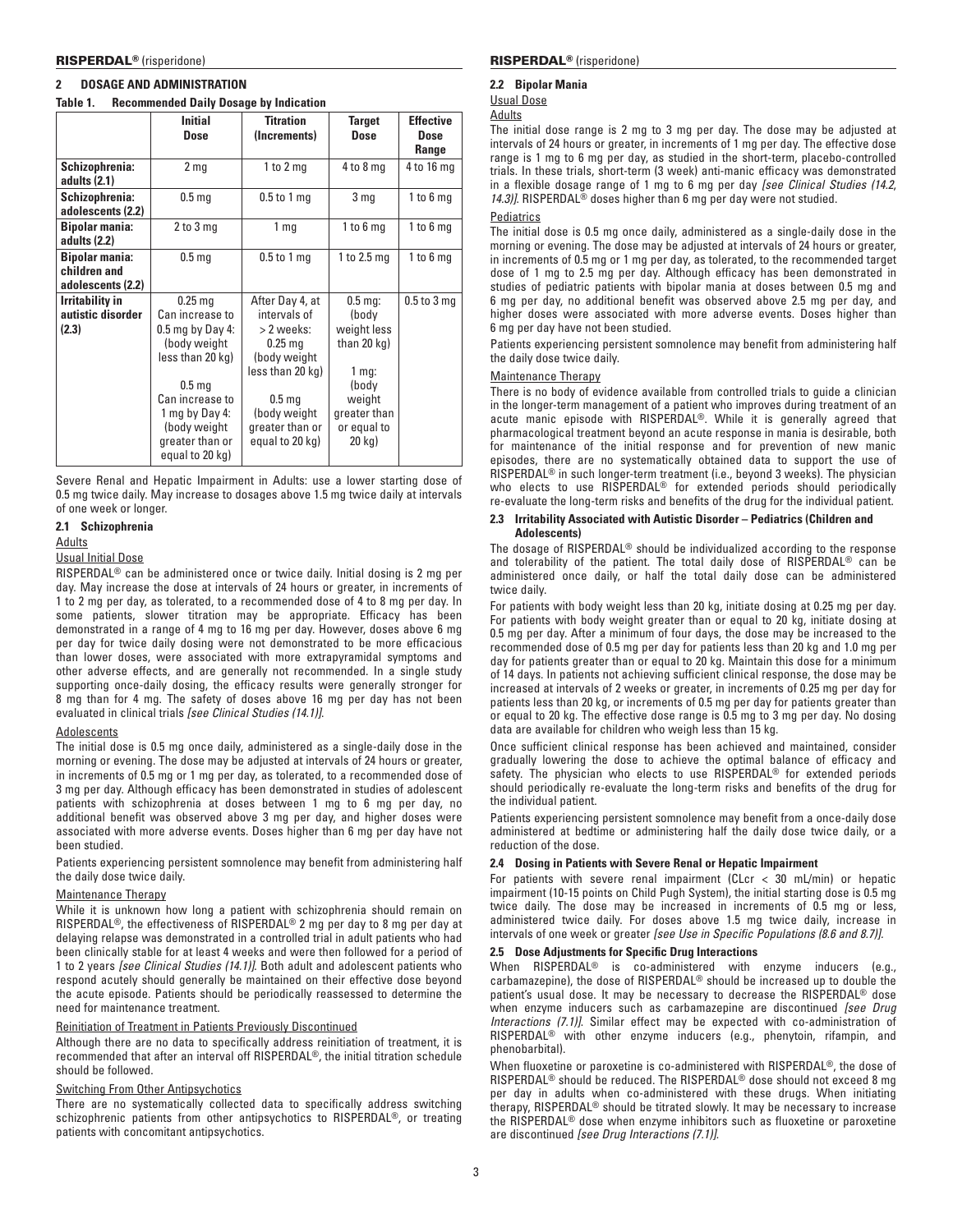# **2.6 Administration of RISPERDAL® Oral Solution**

RISPERDAL® Oral Solution can be administered directly from the calibrated pipette, or can be mixed with a beverage prior to administration. RISPERDAL® Oral Solution is compatible in the following beverages: water, coffee, orange juice, and low-fat milk; it is NOT compatible with either cola or tea.

# **2.7 Directions for Use of RISPERDAL® M-TAB® Orally Disintegrating Tablets** Tablet Accessing

*RISPERDAL® M-TAB® Orally Disintegrating Tablets 0.5 mg, 1 mg, and 2 mg* RISPERDAL® M-TAB® Orally Disintegrating Tablets 0.5 mg, 1 mg, and 2 mg are supplied in blister packs of 4 tablets each.

Do not open the blister until ready to administer. For single tablet removal, separate one of the four blister units by tearing apart at the perforations. Bend the corner where indicated. Peel back foil to expose the tablet. DO NOT push the tablet through the foil because this could damage the tablet.

*RISPERDAL® M-TAB® Orally Disintegrating Tablets 3 mg and 4 mg*

RISPERDAL® M-TAB® Orally Disintegrating Tablets 3 mg and 4 mg are supplied in a child-resistant pouch containing a blister with 1 tablet each.

The child-resistant pouch should be torn open at the notch to access the blister. Do not open the blister until ready to administer. Peel back foil from the side to expose the tablet. DO NOT push the tablet through the foil, because this could damage the tablet.

## Tablet Administration

Using dry hands, remove the tablet from the blister unit and immediately place the entire RISPERDAL® M-TAB® Orally Disintegrating Tablet on the tongue. The RISPERDAL® M-TAB® Orally Disintegrating Tablet should be consumed immediately, as the tablet cannot be stored once removed from the blister unit. RISPERDAL® M-TAB® Orally Disintegrating Tablets disintegrate in the mouth within seconds and can be swallowed subsequently with or without liquid. Patients should not attempt to split or to chew the tablet.

## **3 Dosage Forms and Strengths**

RISPERDAL® Tablets are available in the following strengths and colors: 0.25 mg (dark yellow), 0.5 mg (red-brown), 1 mg (white), 2 mg (orange), 3 mg (yellow), and 4 mg (green). All are capsule shaped, and imprinted with "JANSSEN" on one side and either "Ris 0.25", "Ris 0.5", "R1", "R2", "R3", or "R4" on the other side according to their respective strengths.

## RISPERDAL® Oral Solution is available in a 1 mg/mL strength.

RISPERDAL® M-TAB® Orally Disintegrating Tablets are available in the following strengths, colors, and shapes: 0.5 mg (light coral, round), 1 mg (light coral, square), 2 mg (coral, square), 3 mg (coral, round), and 4 mg (coral, round). All are biconvex and etched on one side with "R0.5", "R1", "R2", "R3", or "R4" according to their respective strengths.

# **4 Contraindications**

RISPERDAL® is contraindicated in patients with a known hypersensitivity to RISPERDAL®. Hypersensitivity reactions, including anaphylactic reactions and angioedema, have been observed in patients treated with risperidone.

## **5 Warnings and Precautions**

## **5.1 Increased Mortality in Elderly Patients with Dementia-Related Psychosis**

Elderly patients with dementia-related psychosis treated with antipsychotic drugs are at an increased risk of death. Analyses of 17 placebo-controlled trials (modal duration of 10 weeks), largely in patients taking atypical antipsychotic drugs, revealed a risk of death in drug-treated patients of between 1.6 to 1.7 times the risk of death in placebo-treated patients. Over the course of a typical 10‑week controlled trial, the rate of death in drug-treated patients was about 4.5%, compared to a rate of about 2.6% in the placebo group. Although the causes of death were varied, most of the deaths appeared to be either cardiovascular (e.g., heart failure, sudden death) or infectious (e.g., pneumonia) in nature. Observational studies suggest that, similar to atypical antipsychotic drugs, treatment with conventional antipsychotic drugs may increase mortality. The extent to which the findings of increased mortality in observational studies may be attributed to the antipsychotic drug as opposed to some characteristic(s) of the patients is not clear.

In two of four placebo-controlled trials in elderly patients with dementia-related psychosis, a higher incidence of mortality was observed in patients treated with furosemide plus RISPERDAL® when compared to patients treated with RISPERDAL® alone or with placebo plus furosemide. No pathological mechanism has been identified to explain this finding, and no consistent pattern for cause of death was observed.

RISPERDAL<sup>®</sup> (risperidone) is not approved for the treatment of dementia-related psychosis *[see Boxed Warning]*.

#### RISPERDAL<sup>®</sup> (risperidone) and the control of the control of the RISPERDAL<sup>®</sup> (risperidone)

## **5.2 Cerebrovascular Adverse Reactions, Including Stroke, in Elderly Patients with Dementia-Related Psychosis**

Cerebrovascular adverse reactions (e.g., stroke, transient ischemic attack), including fatalities, were reported in patients (mean age 85 years; range 73-97) in trials of risperidone in elderly patients with dementia-related psychosis. In placebo‑controlled trials, there was a significantly higher incidence of cerebrovascular adverse events in patients treated with risperidone compared to patients treated with placebo. RISPERDAL® is not approved for the treatment of patients with dementia-related psychosis. *[see Boxed Warning and Warnings and Precautions (5.1)]* 

# **5.3 Neuroleptic Malignant Syndrome**

Antipsychotic drugs including RISPERDAL® can cause a potentially fatal symptom complex referred to as Neuroleptic Malignant Syndrome (NMS). Clinical manifestations of NMS include hyperpyrexia, muscle rigidity, altered mental status, and autonomic instability (irregular pulse or blood pressure, tachycardia, diaphoresis, and cardiac dysrhythmia). Additional signs may include elevated creatine phosphokinase (CPK), myoglobinuria, rhabdomyolysis, and acute renal failure.

The diagnostic evaluation of patients with this syndrome is complicated. In arriving at a diagnosis, it is important to identify cases in which the clinical presentation includes both serious medical illness (e.g., pneumonia, systemic infection, etc.) and untreated or inadequately treated extrapyramidal signs and symptoms (EPS). Other important considerations in the differential diagnosis include central anticholinergic toxicity, heat stroke, drug fever, and primary central nervous system pathology.

The management of NMS should include: (1) immediate discontinuation of antipsychotic drugs and other drugs not essential to concurrent therapy; (2) intensive symptomatic treatment and medical monitoring; and (3) treatment of any concomitant serious medical problems for which specific treatments are available. There is no general agreement about specific pharmacological treatment regimens for uncomplicated NMS.

If a patient requires antipsychotic drug treatment after recovery from NMS, the potential reintroduction of drug therapy should be carefully considered. The patient should be carefully monitored, since recurrences of NMS have been reported.

## **5.4 Tardive Dyskinesia**

A syndrome of potentially irreversible, involuntary, dyskinetic movements may develop in patients treated with antipsychotic drugs. The risk of developing tardive dyskinesia and the likelihood that it will become irreversible are believed to increase as the duration of treatment and the total cumulative dose of antipsychotic drugs administered to the patient increase. However, the syndrome can develop, although much less commonly, after relatively brief treatment periods at low doses.

There is no known treatment for established cases of tardive dyskinesia, although the syndrome may remit, partially or completely, if antipsychotic treatment is withdrawn. Antipsychotic treatment, itself, however, may suppress (or partially suppress) the signs and symptoms of the syndrome and thereby may possibly mask the underlying process. The effect that symptomatic suppression has upon the long-term course of the syndrome is unknown.

Given these considerations, prescribe RISPERDAL<sup>®</sup> in a manner that is most likely to minimize the occurrence of tardive dyskinesia. Chronic antipsychotic treatment should generally be reserved for patients who suffer from a chronic illness that: (1) is known to respond to antipsychotic drugs, and (2) for whom alternative, equally effective, but potentially less harmful treatments are not available or appropriate. In patients who do require chronic treatment, the smallest dose and the shortest duration of treatment producing a satisfactory clinical response should be sought. The need for continued treatment should be reassessed periodically.

If signs and symptoms of tardive dyskinesia appear in a patient treated with RISPERDAL®, consider drug discontinuation. However, some patients may require treatment with RISPERDAL<sup>®</sup> despite the presence of the syndrome.

# **5.5 Metabolic Changes**

Atypical antipsychotic drugs have been associated with metabolic changes that may increase cardiovascular/cerebrovascular risk. These metabolic changes include hyperglycemia, dyslipidemia, and body weight gain. While all of the drugs in the class have been shown to produce some metabolic changes, each drug has its own specific risk profile.

### Hyperglycemia and Diabetes Mellitus

Hyperglycemia and diabetes mellitus, in some cases extreme and associated with ketoacidosis or hyperosmolar coma or death, have been reported in patients treated with atypical antipsychotics including RISPERDAL®. Assessment of the relationship between atypical antipsychotic use and glucose abnormalities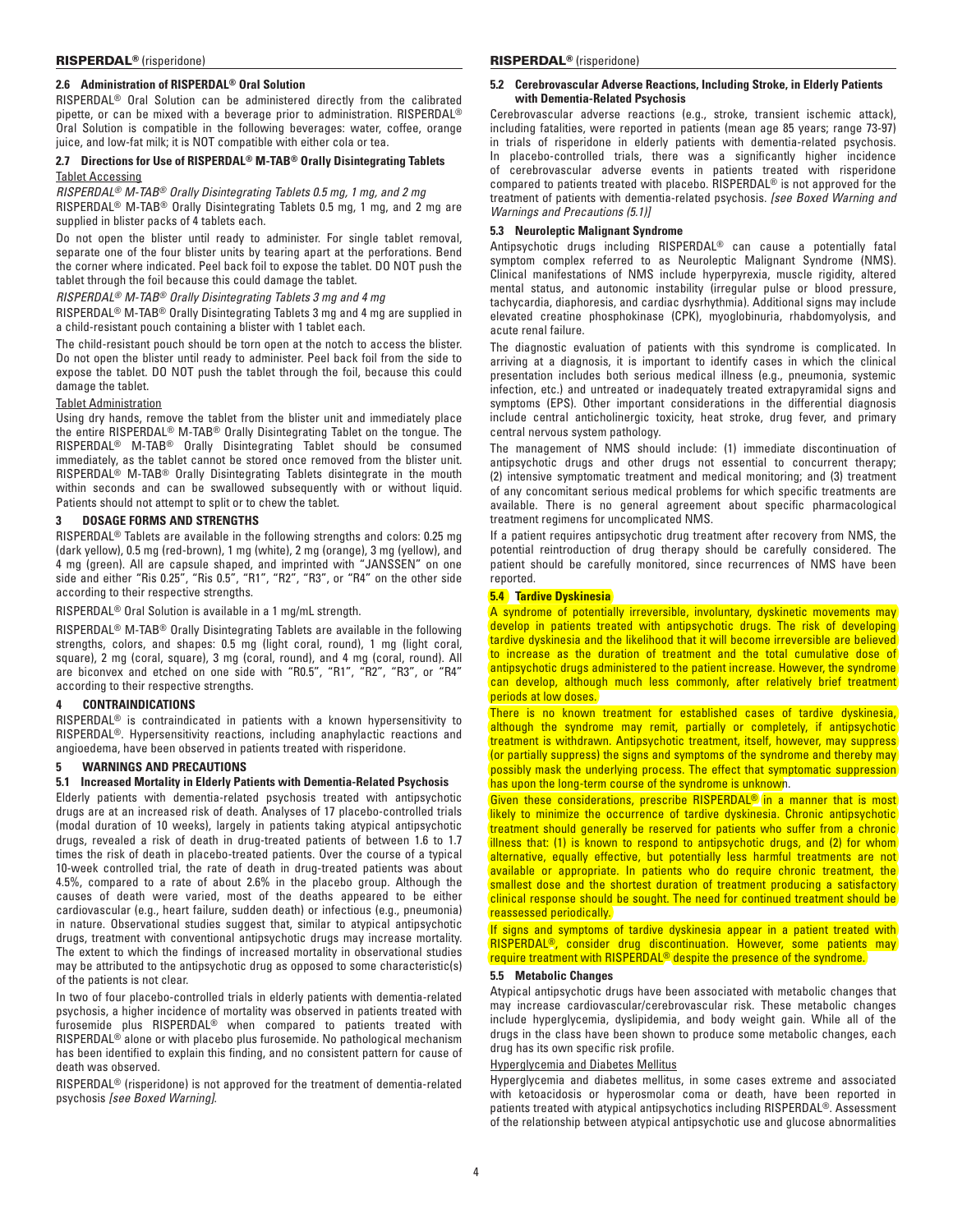is complicated by the possibility of an increased background risk of diabetes mellitus in patients with schizophrenia and the increasing incidence of diabetes mellitus in the general population. Given these confounders, the relationship between atypical antipsychotic use and hyperglycemia-related adverse events is not completely understood. However, epidemiological studies suggest an increased risk of treatment-emergent hyperglycemia-related adverse events in patients treated with the atypical antipsychotics. Precise risk estimates for hyperglycemia-related adverse events in patients treated with atypical antipsychotics are not available.

Patients with an established diagnosis of diabetes mellitus who are started on atypical antipsychotics, including RISPERDAL®, should be monitored regularly for worsening of glucose control. Patients with risk factors for diabetes mellitus (e.g., obesity, family history of diabetes) who are starting treatment with atypical antipsychotics, including RISPERDAL®, should undergo fasting blood glucose testing at the beginning of treatment and periodically during treatment. Any patient treated with atypical antipsychotics, including RISPERDAL®, should be monitored for symptoms of hyperglycemia including polydipsia, polyuria, polyphagia, and weakness. Patients who develop symptoms of hyperglycemia during treatment with atypical antipsychotics, including RISPERDAL®, should undergo fasting blood glucose testing. In some cases, hyperglycemia has resolved when the atypical antipsychotic, including RISPERDAL®, was discontinued; however, some patients required continuation of anti-diabetic treatment despite discontinuation of RISPERDAL®.

Pooled data from three double-blind, placebo-controlled schizophrenia studies and four double-blind, placebo-controlled bipolar monotherapy studies are presented in Table 2.

### **Table 2. Change in Random Glucose from Seven Placebo-Controlled, 3- to 8-Week, Fixed- or Flexible-Dose Studies in Adult Subjects with Schizophrenia or Bipolar Mania**

|                                                                                |                                   |                                           | <b>RISPERDAL<sup>®</sup></b> |  |
|--------------------------------------------------------------------------------|-----------------------------------|-------------------------------------------|------------------------------|--|
|                                                                                | Placebo                           | $1-8$ mg/day                              | $>8-16$ mg/day               |  |
|                                                                                | Mean change from baseline (mg/dL) |                                           |                              |  |
|                                                                                | $n = 555$                         | $n = 748$                                 | $n = 164$                    |  |
| Serum Glucose                                                                  | $-1.4$                            | 0.8                                       | 0.6                          |  |
|                                                                                |                                   | <b>Proportion of patients with shifts</b> |                              |  |
| Serum Glucose                                                                  | 0.6%                              | $0.4\%$                                   | 0%                           |  |
| $\left\langle \langle 140 \text{ mg/dL} \tan 2200 \text{ mg/dL} \right\rangle$ | (3/525)                           | (3/702)                                   | (0/158)                      |  |
|                                                                                |                                   |                                           |                              |  |

In longer-term, controlled and uncontrolled studies, RISPERDAL® was associated with a mean change in glucose of +2.8 mg/dL at Week 24 (n=151) and +4.1 mg/dL at Week 48 (n=50).

Data from the placebo-controlled 3- to 6-week study in children and adolescents with schizophrenia (13-17 years of age), bipolar mania (10-17 years of age), or autistic disorder (5 to 17 years of age) are presented in Table 3.

## **Table 3. Change in Fasting Glucose from Three Placebo-Controlled, 3- to 6-Week, Fixed-Dose Studies in Children and Adolescents with Schizophrenia (13-17 years of age), Bipolar Mania (10-17 years of age), or Autistic Disorder (5 to 17 years of age)**

|                                                                                |         | <b>RISPERDAL®</b>                         |
|--------------------------------------------------------------------------------|---------|-------------------------------------------|
|                                                                                | Placebo | $0.5-6$ mg/day                            |
|                                                                                |         | Mean change from baseline (mg/dL)         |
|                                                                                | n=76    | $n = 135$                                 |
| Serum Glucose                                                                  | $-1.3$  | 2.6                                       |
|                                                                                |         | <b>Proportion of patients with shifts</b> |
| Serum Glucose                                                                  | $0\%$   | 0.8%                                      |
| $\left\langle \langle 100 \text{ mg/dL} \tan 2126 \text{ mg/dL} \right\rangle$ | (0/64)  | (1/120)                                   |

In longer-term, uncontrolled, open-label extension pediatric studies, RISPERDAL® was associated with a mean change in fasting glucose of +5.2 mg/dL at Week 24 (n=119).

### Dyslipidemia

Undesirable alterations in lipids have been observed in patients treated with atypical antipsychotics.

Pooled data from 7 placebo-controlled, 3- to 8- week, fixed- or flexible-dose studies in adult subjects with schizophrenia or bipolar mania are presented in Table 4.

|                                       |  |  |  |  | Table 4. Change in Random Lipids from Seven Placebo-Controlled, 3- to |  |
|---------------------------------------|--|--|--|--|-----------------------------------------------------------------------|--|
|                                       |  |  |  |  | 8-Week, Fixed- or Flexible-Dose Studies in Adult Subjects with        |  |
| <b>Schizophrenia or Bipolar Mania</b> |  |  |  |  |                                                                       |  |

|                                                                            |                                           | <b>RISPERDAL<sup>®</sup></b>      |                |  |  |
|----------------------------------------------------------------------------|-------------------------------------------|-----------------------------------|----------------|--|--|
|                                                                            | Placebo                                   | 1-8 mg/day                        | $>8-16$ mg/day |  |  |
|                                                                            |                                           | Mean change from baseline (mg/dL) |                |  |  |
| <b>Cholesterol</b>                                                         | $n = 559$                                 | $n=742$                           | $n = 156$      |  |  |
| Change from baseline                                                       | 0.6                                       | 6.9                               | 1.8            |  |  |
| <b>Triglycerides</b>                                                       | $n = 183$                                 | $n = 307$                         | $n=123$        |  |  |
| Change from baseline                                                       | $-17.4$                                   | $-4.9$                            | -8.3           |  |  |
|                                                                            | <b>Proportion of patients With Shifts</b> |                                   |                |  |  |
| <b>Cholesterol</b>                                                         | 2.7%                                      | 4.3%                              | 6.3%           |  |  |
| $\left\langle \text{<}200\text{ mg/dL} \right.$ to $\geq 240\text{ mg/dL}$ | (10/368)                                  | (22/516)                          | (6/96)         |  |  |
| <b>Triglycerides</b>                                                       | $1.1\%$                                   | 2.7%                              | 2.5%           |  |  |
| $\left\langle 500 \right\rangle$ mg/dL to $\geq 500$ mg/dL)                | (2/180)                                   | (8/301)                           | (3/121)        |  |  |

In longer-term, controlled and uncontrolled studies, RISPERDAL® was associated with a mean change in (a) non-fasting cholesterol of +4.4 mg/dL at Week 24 (n=231) and +5.5 mg/dL at Week 48 (n=86); and (b) non-fasting triglycerides of +19.9 mg/dL at Week 24 (n=52).

Pooled data from 3 placebo-controlled, 3- to 6-week, fixed-dose studies in children and adolescents with schizophrenia (13-17 years of age), bipolar mania (10-17 years of age), or autistic disorder (5-17 years of age) are presented in Table 5.

## **Table 5. Change in Fasting Lipids from Three Placebo-Controlled, 3- to 6-Week, Fixed-Dose Studies in Children and Adolescents with Schizophrenia (13-17 Years of Age), Bipolar Mania (10-17 Years of Age), or Autistic Disorder (5 to 17 Years of Age)**

|                                                                                      |         | RISPERDAL®                                |
|--------------------------------------------------------------------------------------|---------|-------------------------------------------|
|                                                                                      | Placebo | $0.5-6$ mg/day                            |
|                                                                                      |         | Mean change from baseline (mg/dL)         |
| <b>Cholesterol</b>                                                                   | n=74    | $n = 133$                                 |
| Change from baseline                                                                 | 0.3     | $-0.3$                                    |
| <b>LDL</b>                                                                           | $n=22$  | $n=22$                                    |
| Change from baseline                                                                 | 3.7     | 0.5                                       |
| <b>HDL</b>                                                                           | $n=22$  | $n=22$                                    |
| Change from baseline                                                                 | 1.6     | $-1.9$                                    |
| <b>Triglycerides</b>                                                                 | $n=77$  | $n = 138$                                 |
| <b>Change from baseline</b>                                                          | $-9.0$  | $-2.6$                                    |
|                                                                                      |         | <b>Proportion of patients with shifts</b> |
| <b>Cholesterol</b>                                                                   | 2.4%    | $3.8\%$                                   |
| $\left\{ < 170 \right\}$ mg/dL to $\geq 200$ mg/dL)                                  | (1/42)  | (3/80)                                    |
| <b>LDL</b>                                                                           | $0\%$   | $0\%$                                     |
| $\left\langle \langle 110 \text{ mg/dL to } \rangle 130 \text{ mg/dL} \right\rangle$ | (0/16)  | (0/16)                                    |
| HDL                                                                                  | $0\%$   | 10%                                       |
| $\leq 40 \text{ mg/dL}$ to $< 40 \text{ mg/dL}$                                      | (0/19)  | (2/20)                                    |
| <b>Triglycerides</b>                                                                 | 1.5%    | 7.1%                                      |
| $\left($ <150 mg/dL to $\geq$ 200 mg/dL)                                             | (1/65)  | (8/113)                                   |

In longer-term, uncontrolled, open-label extension pediatric studies, RISPERDAL® was associated with a mean change in (a) fasting cholesterol of +2.1 mg/dL at Week 24 (n=114); (b) fasting LDL of  $-0.2$  mg/dL at Week 24 (n=103); (c) fasting HDL of +0.4 mg/dL at Week 24 (n=103); and (d) fasting triglycerides of +6.8 mg/dL at Week 24 (n=120).

## Weight Gain

Weight gain has been observed with atypical antipsychotic use. Clinical monitoring of weight is recommended.

Data on mean changes in body weight and the proportion of subjects meeting a weight gain criterion of 7% or greater of body weight from 7 placebo-controlled, 3- to 8- week, fixed- or flexible-dose studies in adult subjects with schizophrenia or bipolar mania are presented in Table 6.

## **Table 6. Mean Change in Body Weight (kg) and the Proportion of Subjects with ≥7% Gain in Body Weight From Seven Placebo-Controlled, 3- to 8-Week, Fixed- or Flexible-Dose Studies in Adult Subjects With Schizophrenia or Bipolar Mania**

|                                  |           | <b>RISPERDAL<sup>®</sup></b> |                |  |  |  |
|----------------------------------|-----------|------------------------------|----------------|--|--|--|
|                                  | Placebo   | $1-8$ mg/day                 | $>8-16$ mg/day |  |  |  |
|                                  | $(n=597)$ | $(n=769)$                    | $(n=158)$      |  |  |  |
| Weight (kg)                      |           |                              |                |  |  |  |
| Change from baseline             | $-0.3$    | 0.7                          | 22             |  |  |  |
| <b>Weight Gain</b>               |           |                              |                |  |  |  |
| $\geq$ 7% increase from baseline | 2.9%      | 8.7%                         | 20.9%          |  |  |  |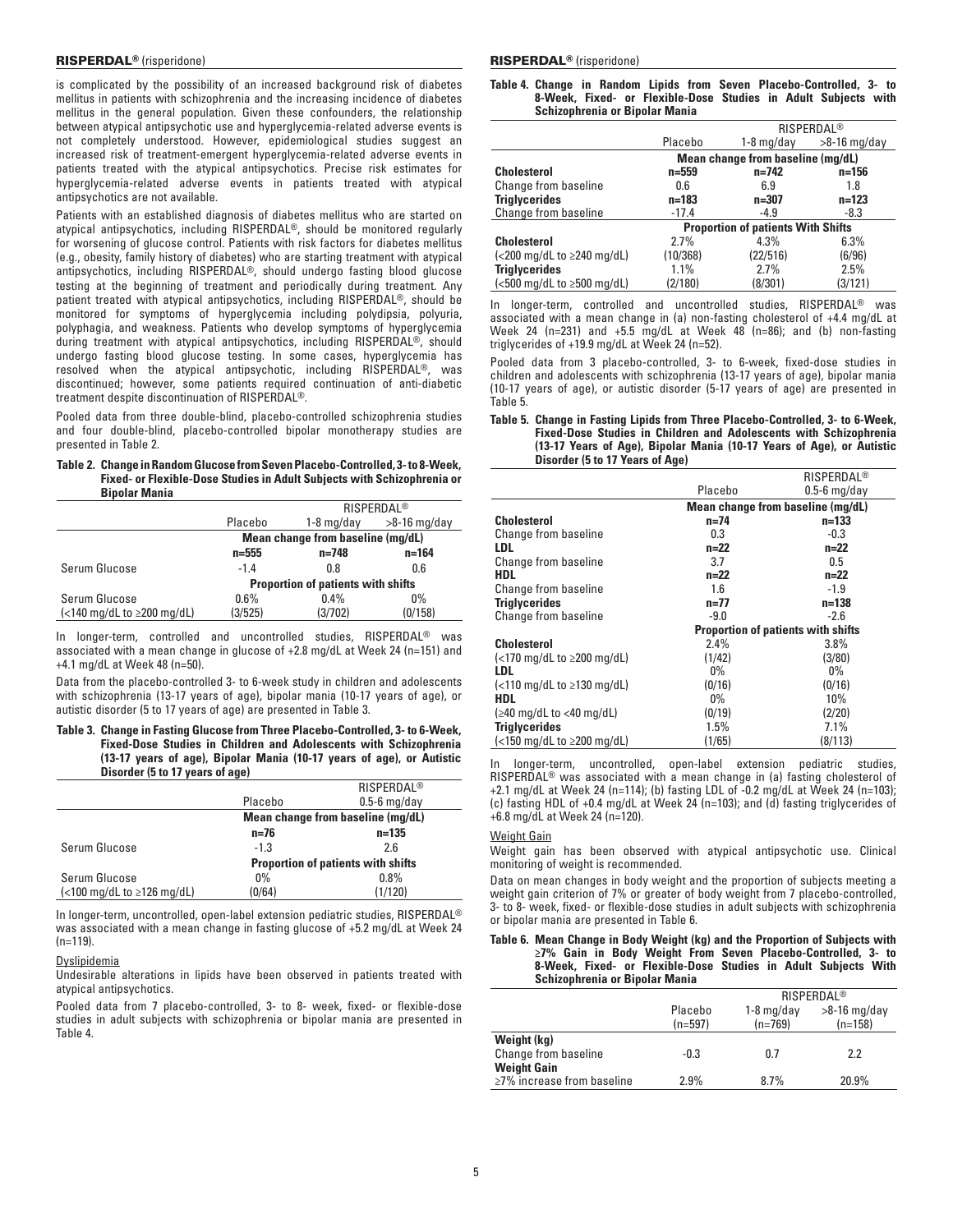In longer-term, controlled and uncontrolled studies, RISPERDAL® was associated with a mean change in weight of +4.3 kg at Week 24 (n=395) and +5.3 kg at Week 48 (n=203).

Data on mean changes in body weight and the proportion of subjects meeting the criterion of ≥7% gain in body weight from nine placebo-controlled, 3- to 8-week, fixed-dose studies in children and adolescents with schizophrenia (13-17 years of age), bipolar mania (10-17 years of age), autistic disorder (5-17 years of age), or other psychiatric disorders (5-17 years of age) are presented in Table 7.

**Table 7. Mean Change in Body Weight (kg) and the Proportion of Subjects With ≥7% Gain in Body Weight From Nine Placebo-Controlled, 3- to 8-Week, Fixed-Dose Studies in Children and Adolescents With Schizophrenia (13-17 Years of Age), Bipolar Mania (10-17 Years of Age), Autistic Disorder (5 to 17 Years of Age) or Other Psychiatric Disorders (5-17 Years of Age)**

|                                                        | <b>Placebo</b><br>$(n=375)$ | RISPERDAL <sup>®</sup> 0.5-6 mg/day<br>$(n=448)$ |
|--------------------------------------------------------|-----------------------------|--------------------------------------------------|
| Weight (kg)<br>Change from baseline                    | 0.6                         | 2.0                                              |
| <b>Weight Gain</b><br>$\geq$ 7% increase from baseline | 6.9%                        | 32.6%                                            |

In longer-term, uncontrolled, open-label extension pediatric studies, RISPERDAL® was associated with a mean change in weight of +5.5 kg at Week 24 (n=748) and +8.0 kg at Week 48 (n=242).

In a long-term, open-label extension study in adolescent patients with schizophrenia, weight increase was reported as a treatment-emergent adverse event in 14% of patients. In 103 adolescent patients with schizophrenia, a mean increase of 9.0 kg was observed after 8 months of RISPERDAL® treatment. The majority of that increase was observed within the first 6 months. The average percentiles at baseline and 8 months, respectively, were 56 and 72 for weight, 55 and 58 for height, and 51 and 71 for body mass index.

In long-term, open-label trials (studies in patients with autistic disorder or other psychiatric disorders), a mean increase of 7.5 kg after 12 months of RISPERDAL® treatment was observed, which was higher than the expected normal weight gain (approximately 3 to 3.5 kg per year adjusted for age, based on Centers for Disease Control and Prevention normative data). The majority of that increase occurred within the first 6 months of exposure to RISPERDAL®. The average percentiles at baseline and 12 months, respectively, were 49 and 60 for weight, 48 and 53 for height, and 50 and 62 for body mass index.

In one 3-week, placebo-controlled trial in children and adolescent patients with acute manic or mixed episodes of bipolar I disorder, increases in body weight were higher in the RISPERDAL® groups than the placebo group, but not dose related (1.90 kg in the RISPERDAL® 0.5‑2.5 mg group, 1.44 kg in the RISPERDAL® 3‑6 mg group, and 0.65 kg in the placebo group). A similar trend was observed in the mean change from baseline in body mass index.

When treating pediatric patients with RISPERDAL<sup>®</sup> for any indication, weight gain should be assessed against that expected with normal growth.

## **5.6 Hyperprolactinemia**

As with other drugs that antagonize dopamine  $D_2$  receptors, RISPERDAL<sup>®</sup> elevates prolactin levels and the elevation persists during chronic administration. RISPERDAL® is associated with higher levels of prolactin elevation than other antipsychotic agents.

Hyperprolactinemia may suppress hypothalamic GnRH, resulting in reduced pituitary gonadotropin secretion. This, in turn, may inhibit reproductive function by impairing gonadal steroidogenesis in both female and male patients. Galactorrhea, amenorrhea, gynecomastia, and impotence have been reported in patients receiving prolactin-elevating compounds. Long-standing hyperprolactinemia when associated with hypogonadism may lead to decreased bone density in both female and male subjects.

Tissue culture experiments indicate that approximately one-third of human breast cancers are prolactin dependent *in vitro*, a factor of potential importance if the prescription of these drugs is contemplated in a patient with previously detected breast cancer. An increase in pituitary gland, mammary gland, and pancreatic islet cell neoplasia (mammary adenocarcinomas, pituitary and pancreatic adenomas) was observed in the risperidone carcinogenicity studies conducted in mice and rats *[see Nonclinical Toxicology (13.1)]*. Neither clinical studies nor epidemiologic studies conducted to date have shown an association between chronic administration of this class of drugs and tumorigenesis in humans; the available evidence is considered too limited to be conclusive at this time.

## **5.7 Orthostatic Hypotension**

RISPERDAL® may induce orthostatic hypotension associated with dizziness, tachycardia, and in some patients, syncope, especially during the initial dosetitration period, probably reflecting its alpha-adrenergic antagonistic properties. Syncope was reported in 0.2% (6/2607) of RISPERDAL®-treated patients in Phase 2 and 3 studies in adults with schizophrenia. The risk of orthostatic

# RISPERDAL® (risperidone) RISPERDAL® (risperidone)

hypotension and syncope may be minimized by limiting the initial dose to 2 mg total (either once daily or 1 mg twice daily) in normal adults and 0.5 mg twice daily in the elderly and patients with renal or hepatic impairment *[see Dosage and Administration (2.1*, *2.4)]*. Monitoring of orthostatic vital signs should be considered in patients for whom this is of concern. A dose reduction should be considered if hypotension occurs. RISPERDAL® should be used with particular caution in patients with known cardiovascular disease (history of myocardial infarction or ischemia, heart failure, or conduction abnormalities), cerebrovascular disease, and conditions which would predispose patients to hypotension, e.g., dehydration and hypovolemia. Clinically significant hypotension has been observed with concomitant use of RISPERDAL® and antihypertensive medication.

# **5.8 Leukopenia, Neutropenia, and Agranulocytosis**

*Class Effect:* In clinical trial and/or postmarketing experience, events of leukopenia/neutropenia have been reported temporally related to antipsychotic agents, including RISPERDAL®. Agranulocytosis has also been reported.

Possible risk factors for leukopenia/neutropenia include pre-existing low white blood cell count (WBC) and history of drug-induced leukopenia/neutropenia. Patients with a history of a clinically significant low WBC or a drug-induced leukopenia/neutropenia should have their complete blood count (CBC) monitored frequently during the first few months of therapy and discontinuation of RISPERDAL® should be considered at the first sign of a clinically significant decline in WBC in the absence of other causative factors.

Patients with clinically significant neutropenia should be carefully monitored for fever or other symptoms or signs of infection and treated promptly if such symptoms or signs occur. Patients with severe neutropenia (absolute neutrophil count <1000/mm3) should discontinue RISPERDAL® and have their WBC followed until recovery.

# **5.9 Potential for Cognitive and Motor Impairment**

Somnolence was a commonly reported adverse reaction associated with RISPERDAL® treatment, especially when ascertained by direct questioning of patients. This adverse reaction is dose-related, and in a study utilizing a checklist to detect adverse events, 41% of the high-dose patients (RISPERDAL® 16 mg/day) reported somnolence compared to 16% of placebo patients. Direct questioning is more sensitive for detecting adverse events than spontaneous reporting, by which 8% of RISPERDAL® 16 mg/day patients and 1% of placebo patients reported somnolence as an adverse reaction. Since RISPERDAL® has the potential to impair judgment, thinking, or motor skills, patients should be cautioned about operating hazardous machinery, including automobiles, until they are reasonably certain that RISPERDAL® therapy does not affect them adversely.

# **5.10 Seizures**

During premarketing testing in adult patients with schizophrenia, seizures occurred in 0.3% (9/2607) of RISPERDAL®‑treated patients, two in association with hyponatremia. RISPERDAL® should be used cautiously in patients with a history of seizures.

# **5.11 Dysphagia**

Esophageal dysmotility and aspiration have been associated with antipsychotic drug use. Aspiration pneumonia is a common cause of morbidity and mortality in patients with advanced Alzheimer's dementia. RISPERDAL® and other antipsychotic drugs should be used cautiously in patients at risk for aspiration pneumonia. *[see Boxed Warning and Warnings and Precautions (5.1)]*

## **5.12 Priapism**

Priapism has been reported during postmarketing surveillance. Severe priapism may require surgical intervention.

## **5.13 Body Temperature Regulation**

Disruption of body temperature regulation has been attributed to antipsychotic agents. Both hyperthermia and hypothermia have been reported in association with oral RISPERDAL® use. Caution is advised when prescribing for patients who will be exposed to temperature extremes.

# **5.14 Patients with Phenylketonuria**

Inform patients that RISPERDAL® M-TAB® Orally Disintegrating Tablets contain phenylalanine**.** Phenylalanine is a component of aspartame. Each 4 mg RISPERDAL® M-TAB® Orally Disintegrating Tablet contains 0.84 mg phenylalanine; each 3 mg RISPERDAL® M-TAB® Orally Disintegrating Tablet contains 0.63 mg phenylalanine; each 2 mg RISPERDAL® M-TAB® Orally Disintegrating Tablet contains 0.42 mg phenylalanine; each 1 mg RISPERDAL<sup>®</sup> M-TAB® Orally Disintegrating Tablet contains 0.28 mg phenylalanine; and each 0.5 mg RISPERDAL® M-TAB® Orally Disintegrating Tablet contains 0.14 mg phenylalanine.

# **6 adverse reactions**

The following are discussed in more detail in other sections of the labeling:

- Increased mortality in elderly patients with dementia-related psychosis *[see Boxed Warning and Warnings and Precautions (5.1)]*
- Cerebrovascular adverse events, including stroke, in elderly patients with dementia-related psychosis *[see Warnings and Precautions (5.2)]*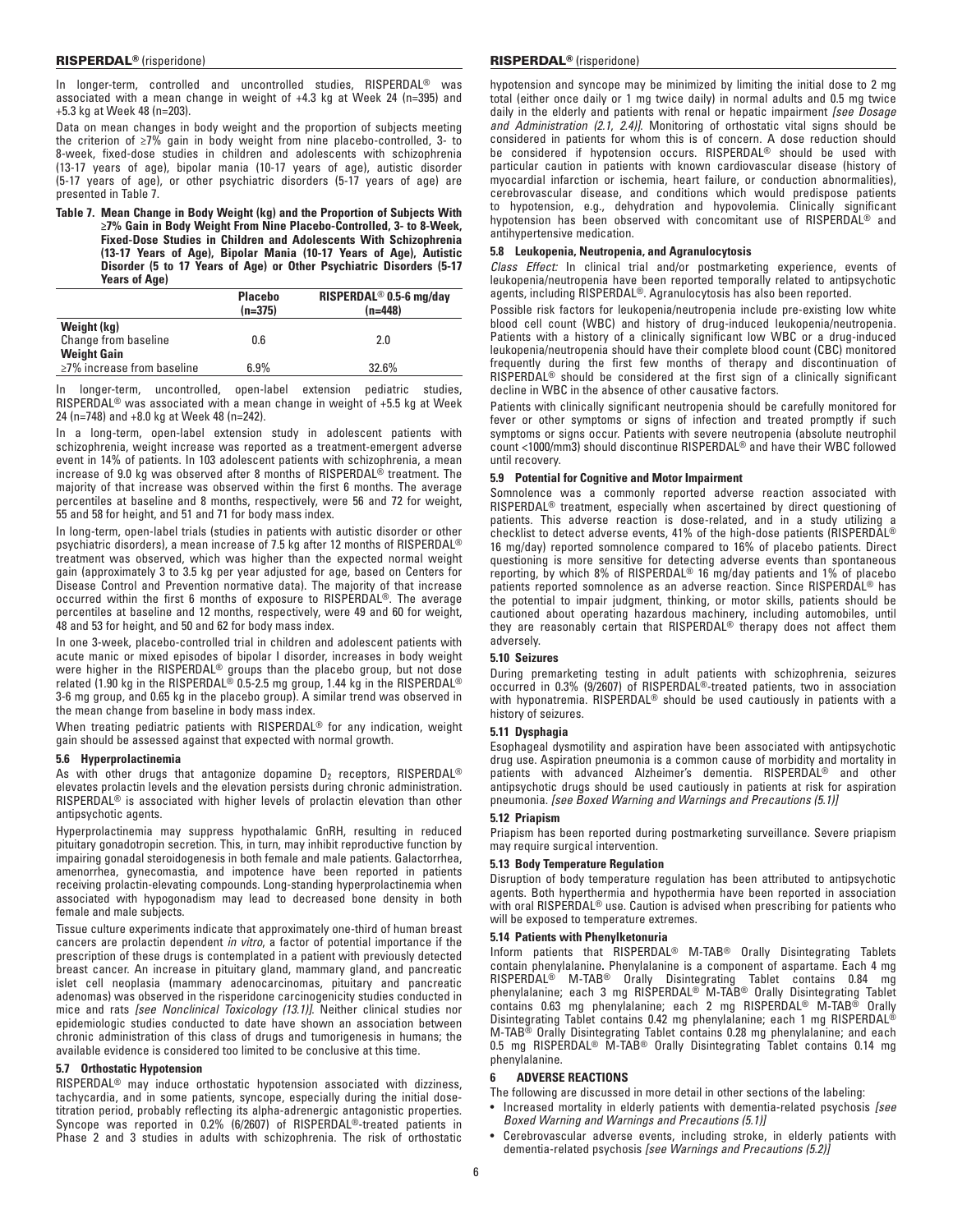- • Neuroleptic malignant syndrome *[see Warnings and Precautions (5.3)]*
- **Tardive dyskinesia** *[see Warnings and Precautions (5.4)]*
- Metabolic Changes (Hyperglycemia and diabetes mellitus, Dyslipidemia, and Weight Gain) *[see Warnings and Precautions (5.5)]*
- • Hyperprolactinemia *[see Warnings and Precautions (5.6)]*
- • Orthostatic hypotension *[see Warnings and Precautions (5.7)]*
- Leukopenia, neutropenia, and agranulocytosis *[see Warnings and Precautions (5.8)]*
- • Potential for cognitive and motor impairment *[see Warnings and Precautions (5.9)]*
- Seizures [see Warnings and Precautions (5.10)]
- **Dysphagia** *[see Warnings and Precautions (5.11)]*
- **Priapism [see Warnings and Precautions (5.12)]**
- Disruption of body temperature regulation *[see Warnings and Precautions (5.13)]*
- Patients with Phenylketonuria *[see Warnings and Precautions (5.14)].*

The most common adverse reactions in clinical trials (>5% and twice placebo) were parkinsonism, akathisia, dystonia, tremor, sedation, dizziness, anxiety, blurred vision, nausea, vomiting, upper abdominal pain, stomach discomfort, dyspepsia, diarrhea, salivary hypersecretion, constipation, dry mouth, increased appetite, increased weight, fatigue, rash, nasal congestion, upper respiratory tract infection, nasopharyngitis, and pharyngolaryngeal pain.

The most common adverse reactions that were associated with discontinuation from clinical trials (causing discontinuation in >1% of adults and/or >2% of pediatrics) were nausea, somnolence, sedation, vomiting, dizziness, and akathisia *[see Adverse Reactions, Discontinuations Due to Adverse Reactions (6.1)]*.

The data described in this section are derived from a clinical trial database consisting of 9803 adult and pediatric patients exposed to one or more doses of RISPERDAL® for the treatment of schizophrenia, bipolar mania, autistic disorder, and other psychiatric disorders in pediatrics and elderly patients with dementia. Of these 9803 patients, 2687 were patients who received RISPERDAL® while participating in double-blind, placebo-controlled trials. The conditions and duration of treatment with RISPERDAL® varied greatly and included (in overlapping categories) double-blind, fixed- and flexible-dose, placebo- or active-controlled studies and open-label phases of studies, inpatients and outpatients, and short-term (up to 12 weeks) and longer-term (up to 3 years) exposures. Safety was assessed by collecting adverse events and performing physical examinations, vital signs, body weights, laboratory analyses, and ECGs.

# **6.1 Clinical Trials Experience**

Because clinical trials are conducted under widely varying conditions, adverse reaction rates observed in the clinical trials of a drug cannot be directly compared to rates in the clinical trials of another drug and may not reflect the rates observed in clinical practice.

Commonly-Observed Adverse Reactions in Double-Blind, Placebo-Controlled Clinical Trials – Schizophrenia

# *Adult Patients with Schizophrenia*

Table 8 lists the adverse reactions reported in 2% or more of RISPERDAL® treated adult patients with schizophrenia in three 4- to 8-week, double-blind, placebo-controlled trials.

**Table 8. Adverse Reactions in ≥2% of RISPERDAL®-Treated Adult Patients (and greater than placebo) with Schizophrenia in Double-Blind, Placebo-Controlled Trials**

|                                   | <b>Percentage of Patients</b><br><b>Reporting Reaction</b><br><b>RISPERDAL®</b> |           |                |  |
|-----------------------------------|---------------------------------------------------------------------------------|-----------|----------------|--|
|                                   | $2-8$ mg                                                                        | >8-16 mg  |                |  |
| <b>System/Organ Class</b>         | per day                                                                         | per day   | <b>Placebo</b> |  |
| <b>Adverse Reaction</b>           | $(N=366)$                                                                       | $(N=198)$ | $(N=225)$      |  |
| <b>Cardiac Disorders</b>          |                                                                                 |           |                |  |
| Tachycardia                       |                                                                                 | 3         | O              |  |
| <b>Eye Disorders</b>              |                                                                                 |           |                |  |
| Vision blurred                    | 3                                                                               |           |                |  |
| <b>Gastrointestinal Disorders</b> |                                                                                 |           |                |  |
| Nausea                            | 9                                                                               | 4         | 4              |  |
| Constipation                      | 8                                                                               | 9         | 6              |  |
| Dyspepsia                         | 8                                                                               | 6         | 5              |  |
| Dry mouth                         | 4                                                                               |           |                |  |
| Abdominal discomfort              | 3                                                                               |           |                |  |
| Salivary hypersecretion           | 2                                                                               |           | <1             |  |
| Diarrhea                          | 2                                                                               |           |                |  |
| <b>General Disorders</b>          |                                                                                 |           |                |  |
| Fatique                           | 3                                                                               |           | O              |  |
| Chest pain                        | 2                                                                               | 2         |                |  |
| Asthenia                          | 2                                                                               |           | ا>             |  |

## RISPERDAL® (risperidone) RISPERDAL® (risperidone)

**Table 8. Adverse Reactions in ≥2% of RISPERDAL®-Treated Adult Patients (and greater than placebo) with Schizophrenia in Double-Blind, Placebo-Controlled Trials (continued)**

|                                       | <b>Percentage of Patients</b><br><b>Reporting Reaction</b><br><b>RISPERDAL®</b> |                |                                            |  |
|---------------------------------------|---------------------------------------------------------------------------------|----------------|--------------------------------------------|--|
|                                       | 2-8 ma                                                                          | $>8-16$ mg     |                                            |  |
| <b>System/Organ Class</b>             | per day                                                                         | per day        | <b>Placebo</b>                             |  |
| <b>Adverse Reaction</b>               | $(N=366)$                                                                       | $(N=198)$      | $(N=225)$                                  |  |
| <b>Infections and Infestations</b>    |                                                                                 |                |                                            |  |
| Nasopharyngitis                       | 3                                                                               | 4              | 3                                          |  |
| Upper respiratory tract infection     | $\overline{2}$                                                                  | 3              | 1                                          |  |
| Sinusitis                             | 1                                                                               | $\overline{2}$ | 1                                          |  |
| Urinary tract infection               | 1                                                                               | 3              | 0                                          |  |
| <b>Investigations</b>                 |                                                                                 |                |                                            |  |
| Blood creatine phosphokinase          | 1                                                                               | $\overline{2}$ | $\leq$ 1                                   |  |
| increased                             |                                                                                 |                |                                            |  |
| Heart rate increased                  | $\leq$ 1                                                                        | $\overline{2}$ | 0                                          |  |
| <b>Musculoskeletal and Connective</b> |                                                                                 |                |                                            |  |
| <b>Tissue Disorders</b>               |                                                                                 |                |                                            |  |
| Back pain                             | 4                                                                               | 1              | 1                                          |  |
| Arthralgia                            | $\overline{2}$                                                                  | 3              | $\leq$ 1                                   |  |
| Pain in extremity                     | $\overline{2}$                                                                  | 1              | 1                                          |  |
| <b>Nervous System Disorders</b>       |                                                                                 |                |                                            |  |
| Parkinsonism*                         | 14                                                                              | 17             | 8                                          |  |
| Akathisia*                            | 10                                                                              | 10             | $\begin{array}{c} 3 \\ 2 \\ 2 \end{array}$ |  |
| Sedation                              | 10                                                                              | 5              |                                            |  |
| <b>Dizziness</b>                      | 7                                                                               | 4              |                                            |  |
| Dystonia*                             | 3                                                                               | 4              | $\overline{2}$                             |  |
| Tremor*                               | $\overline{2}$                                                                  | 3              | 1                                          |  |
| Dizziness postural                    | $\mathfrak{p}$                                                                  | 0              | $\mathbf{0}$                               |  |
| <b>Psychiatric Disorders</b>          |                                                                                 |                |                                            |  |
| Insomnia                              | 32                                                                              | 25             | 27                                         |  |
| Anxiety                               | 16                                                                              | 11             | 11                                         |  |
| <b>Respiratory, Thoracic and</b>      |                                                                                 |                |                                            |  |
| <b>Mediastinal Disorders</b>          |                                                                                 |                |                                            |  |
| Nasal congestion                      | 4                                                                               | 6              | $\overline{2}$                             |  |
| Dyspnea                               | 1                                                                               | 2              | 0                                          |  |
| Epistaxis                             | $\leq$ 1                                                                        | $\mathfrak{p}$ | O                                          |  |
| <b>Skin and Subcutaneous Tissue</b>   |                                                                                 |                |                                            |  |
| <b>Disorders</b>                      |                                                                                 |                |                                            |  |
| Rash                                  | 1                                                                               | 4              | 1                                          |  |
| Dry skin                              | 1                                                                               | 3              | 0                                          |  |
| <b>Vascular Disorders</b>             |                                                                                 |                |                                            |  |
| Orthostatic hypotension               | $\overline{2}$                                                                  | 1              | 0                                          |  |

\*Parkinsonism includes extrapyramidal disorder, musculoskeletal stiffness, parkinsonism, cogwheel rigidity, akinesia, bradykinesia, hypokinesia, masked facies, muscle rigidity, and Parkinson's disease. Akathisia includes akathisia and restlessness. Dystonia includes dystonia, muscle spasms, muscle contractions involuntary, muscle contracture, oculogyration, tongue paralysis. Tremor includes tremor and parkinsonian rest tremor.

### *Pediatric Patients with Schizophrenia*

Table 9 lists the adverse reactions reported in 5% or more of RISPERDAL® treated pediatric patients with schizophrenia in a 6-week double-blind, placebocontrolled trial.

## **Table 9. Adverse Reactions in ≥5% of RISPERDAL®-Treated Pediatric Patients (and greater than placebo) with Schizophrenia in a Double-Blind Trial**

|                                   |                                                 | <b>Percentage of Patients Reporting Reaction</b><br><b>RISPERDAL<sup>®</sup></b> |          |  |  |  |
|-----------------------------------|-------------------------------------------------|----------------------------------------------------------------------------------|----------|--|--|--|
| <b>System/Organ Class</b>         | <b>Placebo</b><br>1-3 mg per day 4-6 mg per day |                                                                                  |          |  |  |  |
| <b>Adverse Reaction</b>           | $(N=55)$                                        | $(N=51)$                                                                         | $(N=54)$ |  |  |  |
| <b>Gastrointestinal Disorders</b> |                                                 |                                                                                  |          |  |  |  |
| Salivary hypersecretion           | O                                               | 10                                                                               | 2        |  |  |  |
| <b>Nervous System Disorders</b>   |                                                 |                                                                                  |          |  |  |  |
| Sedation                          | 24                                              | 12                                                                               | 4        |  |  |  |
| Parkinsonism*                     | 16                                              | 28                                                                               | 11       |  |  |  |
| Tremor                            | 11                                              | 10                                                                               | 6        |  |  |  |
| Akathisia <sup>*</sup>            | 9                                               | 10                                                                               |          |  |  |  |
| <b>Dizziness</b>                  |                                                 | 14                                                                               | 2        |  |  |  |
| Dystonia*                         | 2                                               | 6                                                                                |          |  |  |  |
| <b>Psychiatric Disorders</b>      |                                                 |                                                                                  |          |  |  |  |
| Anxiety                           |                                                 | 6                                                                                |          |  |  |  |

\*Parkinsonism includes extrapyramidal disorder, muscle rigidity, musculoskeletal stiffness, and hypokinesia. Akathisia includes akathisia and restlessness. Dystonia includes dystonia and oculogyration.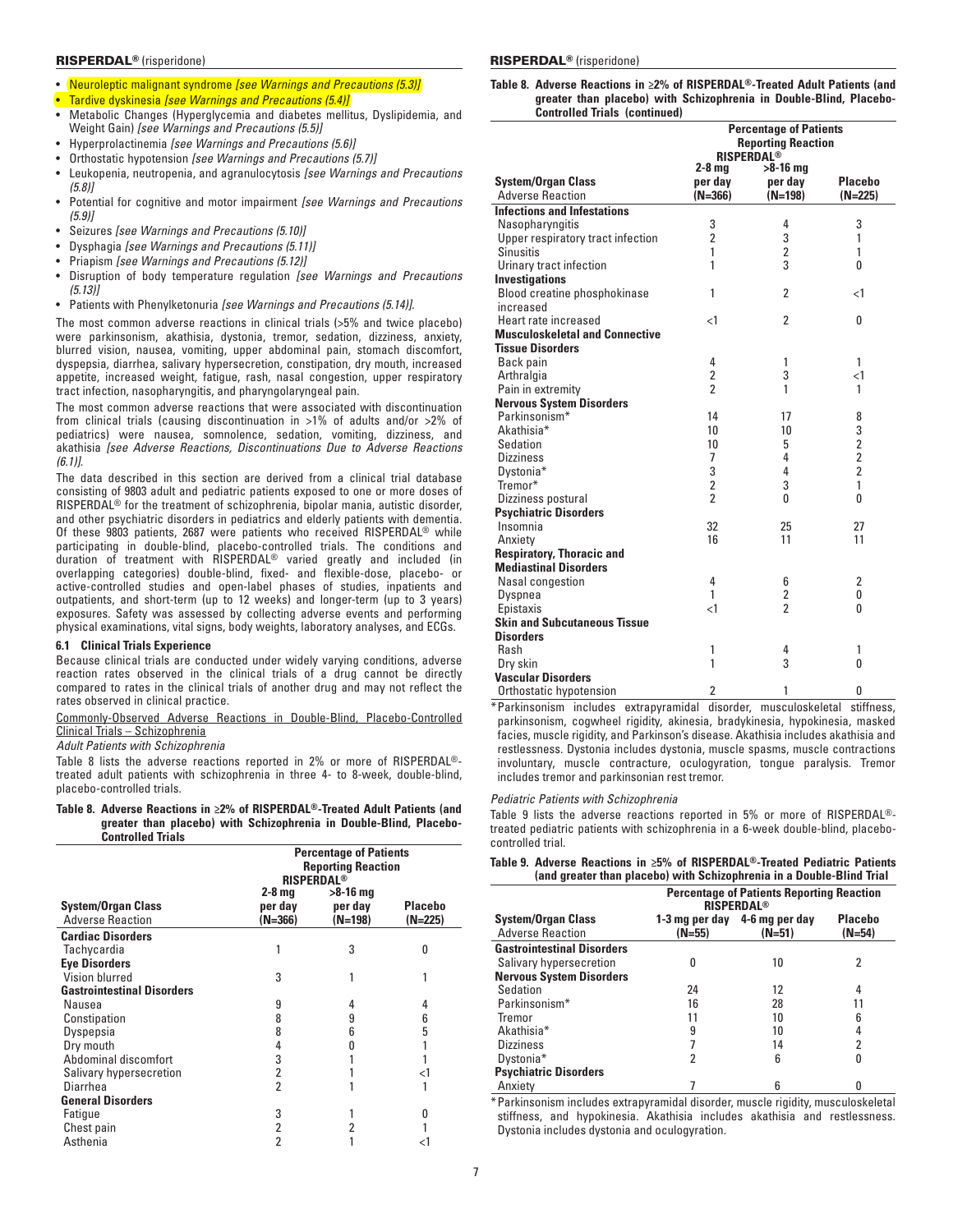Commonly-Observed Adverse Reactions in Double-Blind, Placebo-Controlled Clinical Trials – Bipolar Mania

*Adult Patients with Bipolar Mania*

Table 10 lists the adverse reactions reported in 2% or more of RISPERDAL® treated adult patients with bipolar mania in four 3-week, double-blind, placebocontrolled monotherapy trials.

# **Table 10. Adverse Reactions in ≥2% of RISPERDAL®-Treated Adult Patients (and greater than placebo) with Bipolar Mania in Double-Blind, Placebo-Controlled Monotherapy Trials**

|                                   | <b>Percentage of Patients Reporting Reaction</b><br><b>RISPERDAL<sup>®</sup></b> |                |  |  |  |
|-----------------------------------|----------------------------------------------------------------------------------|----------------|--|--|--|
| <b>System/Organ Class</b>         | 1-6 mg per day                                                                   | <b>Placebo</b> |  |  |  |
| <b>Adverse Reaction</b>           | $(N=448)$                                                                        | $(N=424)$      |  |  |  |
| <b>Eye Disorders</b>              |                                                                                  |                |  |  |  |
| Vision blurred                    | 2                                                                                | 1              |  |  |  |
| <b>Gastrointestinal Disorders</b> |                                                                                  |                |  |  |  |
| Nausea                            | 5                                                                                | 2              |  |  |  |
| Diarrhea                          | 3                                                                                | 2              |  |  |  |
| Salivary hypersecretion           | 3                                                                                |                |  |  |  |
| Stomach discomfort                | $\overline{2}$                                                                   | $<$ 1          |  |  |  |
| <b>General Disorders</b>          |                                                                                  |                |  |  |  |
| Fatigue                           | 2                                                                                | 1              |  |  |  |
| <b>Nervous System Disorders</b>   |                                                                                  |                |  |  |  |
| Parkinsonism*                     | 25                                                                               | 9              |  |  |  |
| Sedation                          | 11                                                                               | 4              |  |  |  |
| Akathisia <sup>*</sup>            | 9                                                                                | 3              |  |  |  |
| Tremor*                           | 6                                                                                | 3              |  |  |  |
| <b>Dizziness</b>                  | 6                                                                                | 5              |  |  |  |
| Dystonia*                         | 5                                                                                |                |  |  |  |
| Lethargy                          | $\overline{2}$                                                                   |                |  |  |  |

\* Parkinsonism includes extrapyramidal disorder, parkinsonism, musculoskeletal stiffness, hypokinesia, muscle rigidity, muscle tightness, bradykinesia, cogwheel rigidity. Akathisia includes akathisia and restlessness. Tremor includes tremor and parkinsonian rest tremor. Dystonia includes dystonia, muscle spasms, oculogyration, torticollis.

Table 11 lists the adverse reactions reported in 2% or more of RISPERDAL® treated adult patients with bipolar mania in two 3-week, double-blind, placebocontrolled adjuvant therapy trials.

| Table 11. Adverse Reactions in $\geq 2\%$ of RISPERDAL®-Treated Adult Patients (and |                                                                    |  |  |  |  |  |  |
|-------------------------------------------------------------------------------------|--------------------------------------------------------------------|--|--|--|--|--|--|
|                                                                                     | greater than placebo) with Bipolar Mania in Double-Blind, Placebo- |  |  |  |  |  |  |
|                                                                                     | <b>Controlled Adiunctive Therapy Trials</b>                        |  |  |  |  |  |  |

|                                    | <b>Percentage of Patients Reporting Reaction</b> |                        |  |  |
|------------------------------------|--------------------------------------------------|------------------------|--|--|
|                                    | RISPERDAL <sup>®</sup> +                         | Placebo+               |  |  |
| <b>System/Organ Class</b>          | <b>Mood Stabilizer</b>                           | <b>Mood Stabilizer</b> |  |  |
| <b>Adverse Reaction</b>            | $(N=127)$                                        | $(N=126)$              |  |  |
| <b>Cardiac Disorders</b>           |                                                  |                        |  |  |
| Palpitations                       | $\overline{2}$                                   | O                      |  |  |
| <b>Gastrointestinal Disorders</b>  |                                                  |                        |  |  |
| Dyspepsia                          | 9                                                | 8                      |  |  |
| Nausea                             | 6                                                | 4                      |  |  |
| Diarrhea                           | 6                                                | 4                      |  |  |
| Salivary hypersecretion            | $\overline{2}$                                   | 0                      |  |  |
| <b>General Disorders</b>           |                                                  |                        |  |  |
| Chest pain                         | $\overline{2}$                                   | 1                      |  |  |
| <b>Infections and Infestations</b> |                                                  |                        |  |  |
| Urinary tract infection            | 2                                                | 1                      |  |  |
| <b>Nervous System Disorders</b>    |                                                  |                        |  |  |
| Parkinsonism*                      | 14                                               | 4                      |  |  |
| Sedation                           | 9                                                | 4                      |  |  |
| Akathisia*                         | 8                                                | 0                      |  |  |
| <b>Dizziness</b>                   | 7                                                | $\overline{2}$         |  |  |
| Tremor                             | 6                                                | $\overline{2}$         |  |  |
| Lethargy                           | 2                                                | 1                      |  |  |
| <b>Psychiatric Disorders</b>       |                                                  |                        |  |  |
| Anxiety                            | 3                                                | $\overline{2}$         |  |  |
| <b>Respiratory, Thoracic and</b>   |                                                  |                        |  |  |
| <b>Mediastinal Disorders</b>       |                                                  |                        |  |  |
| Pharyngolaryngeal pain             | 5                                                | 2                      |  |  |
| Cough                              | $\overline{2}$                                   | 0                      |  |  |

\*Parkinsonism includes extrapyramidal disorder, hypokinesia and bradykinesia. Akathisia includes hyperkinesia and akathisia.

*Pediatric Patients with Bipolar Mania*

Table 12 lists the adverse reactions reported in 5% or more of RISPERDAL® treated pediatric patients with bipolar mania in a 3-week double-blind, placebocontrolled trial.

**Table 12. Adverse Reactions in ≥5% of RISPERDAL®-Treated Pediatric Patients (and greater than placebo) with Bipolar Mania in Double-Blind, Placebo-Controlled Trials**

|                                     | <b>Percentage of Patients Reporting Reaction</b><br><b>RISPERDAL<sup>®</sup></b> |                |                |  |  |
|-------------------------------------|----------------------------------------------------------------------------------|----------------|----------------|--|--|
|                                     | $0.5 - 2.5$ mg                                                                   | 3-6 mg         |                |  |  |
| <b>System/Organ Class</b>           | per day                                                                          | per day        | <b>Placebo</b> |  |  |
| <b>Adverse Reaction</b>             | $(N=50)$                                                                         | $(N=61)$       | $(N=58)$       |  |  |
| <b>Eye Disorders</b>                |                                                                                  |                |                |  |  |
| Vision blurred                      | 4                                                                                | $\overline{7}$ | 0              |  |  |
| <b>Gastrointestinal Disorders</b>   |                                                                                  |                |                |  |  |
| Abdominal pain upper                | 16                                                                               | 13             | 5              |  |  |
| Nausea                              | 16                                                                               | 13             | 7              |  |  |
| Vomiting                            | 10                                                                               | 10             | 5              |  |  |
| Diarrhea                            | 8                                                                                | 7              | $\frac{2}{2}$  |  |  |
| Dyspepsia                           | 10                                                                               | 3              |                |  |  |
| Stomach discomfort                  | 6                                                                                | 0              | $\overline{2}$ |  |  |
| <b>General Disorders</b>            |                                                                                  |                |                |  |  |
| Fatique                             | 18                                                                               | 30             | 3              |  |  |
| <b>Metabolism and Nutrition</b>     |                                                                                  |                |                |  |  |
| <b>Disorders</b>                    |                                                                                  |                |                |  |  |
| Increased appetite                  | 4                                                                                | $\overline{7}$ | $\overline{2}$ |  |  |
| <b>Nervous System Disorders</b>     |                                                                                  |                |                |  |  |
| Sedation                            | 42                                                                               | 56             | 19             |  |  |
| <b>Dizziness</b>                    | 16                                                                               | 13             | 5              |  |  |
| Parkinsonism*                       | 6                                                                                | 12             | 3              |  |  |
| Dystonia*                           | 6                                                                                | 5              | $\bf{0}$       |  |  |
| Akathisia*                          | O                                                                                | 8              | $\overline{2}$ |  |  |
| <b>Psychiatric Disorders</b>        |                                                                                  |                |                |  |  |
| Anxiety                             | 0                                                                                | 8              | 3              |  |  |
| <b>Respiratory, Thoracic and</b>    |                                                                                  |                |                |  |  |
| <b>Mediastinal Disorders</b>        |                                                                                  |                |                |  |  |
| Pharyngolaryngeal pain              | 10                                                                               | 3              | 5              |  |  |
| <b>Skin and Subcutaneous Tissue</b> |                                                                                  |                |                |  |  |
| <b>Disorders</b>                    |                                                                                  |                |                |  |  |
| Rash                                | 0                                                                                | 7              | 2              |  |  |

\* Parkinsonism includes musculoskeletal stiffness, extrapyramidal disorder, bradykinesia, and nuchal rigidity. Dystonia includes dystonia, laryngospasm, and muscle spasms. Akathisia includes restlessness and akathisia.

Commonly-Observed Adverse Reactions in Double-Blind, Placebo-Controlled Clinical Trials - Autistic Disorder

Table 13 lists the adverse reactions reported in 5% or more of RISPERDAL® treated pediatric patients treated for irritability associated with autistic disorder in two 8-week, double-blind, placebo-controlled trials and one 6-week doubleblind, placebo-controlled study.

| Table 13. Adverse Reactions in >5% of RISPERDAL®-Treated Pediatric Patients |  |  |
|-----------------------------------------------------------------------------|--|--|
| (and greater than placebo) Treated for Irritability Associated with         |  |  |
| <b>Autistic Disorder in Double-Blind, Placebo-Controlled Trials</b>         |  |  |

| Autiono Diooruoi in Doublo Diniu, Fiuocho Oontronou Inuio |                                                                                  |                |  |  |  |
|-----------------------------------------------------------|----------------------------------------------------------------------------------|----------------|--|--|--|
|                                                           | <b>Percentage of Patients Reporting Reaction</b><br><b>RISPERDAL<sup>®</sup></b> |                |  |  |  |
| <b>System/Organ Class</b>                                 | $0.5-4.0$ mg/day                                                                 | <b>Placebo</b> |  |  |  |
| <b>Adverse Reaction</b>                                   | $(N=107)$                                                                        | $(N=115)$      |  |  |  |
| <b>Gastrointestinal Disorders</b>                         |                                                                                  |                |  |  |  |
| Vomiting                                                  | 20                                                                               | 17             |  |  |  |
| Constipation                                              | 17                                                                               | 6              |  |  |  |
| Dry mouth                                                 | 10                                                                               | 4              |  |  |  |
| Nausea                                                    | 8                                                                                | 5              |  |  |  |
| Salivary hypersecretion                                   | $\overline{7}$                                                                   | 1              |  |  |  |
| <b>General Disorders and</b>                              |                                                                                  |                |  |  |  |
| <b>Administration Site Conditions</b>                     |                                                                                  |                |  |  |  |
| Fatique                                                   | 31                                                                               | 9              |  |  |  |
| Pyrexia                                                   | 16                                                                               | 13             |  |  |  |
| Thirst                                                    | 7                                                                                | 4              |  |  |  |
| <b>Infections and Infestations</b>                        |                                                                                  |                |  |  |  |
| Nasopharyngitis                                           | 19                                                                               | 9              |  |  |  |
| <b>Rhinitis</b>                                           | 9                                                                                | 7              |  |  |  |
| Upper respiratory tract infection                         | 8                                                                                | 3              |  |  |  |
| <b>Investigations</b>                                     |                                                                                  |                |  |  |  |
| Weight increased                                          | 8                                                                                | 2              |  |  |  |
| <b>Metabolism and Nutrition</b>                           |                                                                                  |                |  |  |  |
| <b>Disorders</b>                                          |                                                                                  |                |  |  |  |
| Increased appetite                                        | 44                                                                               | 15             |  |  |  |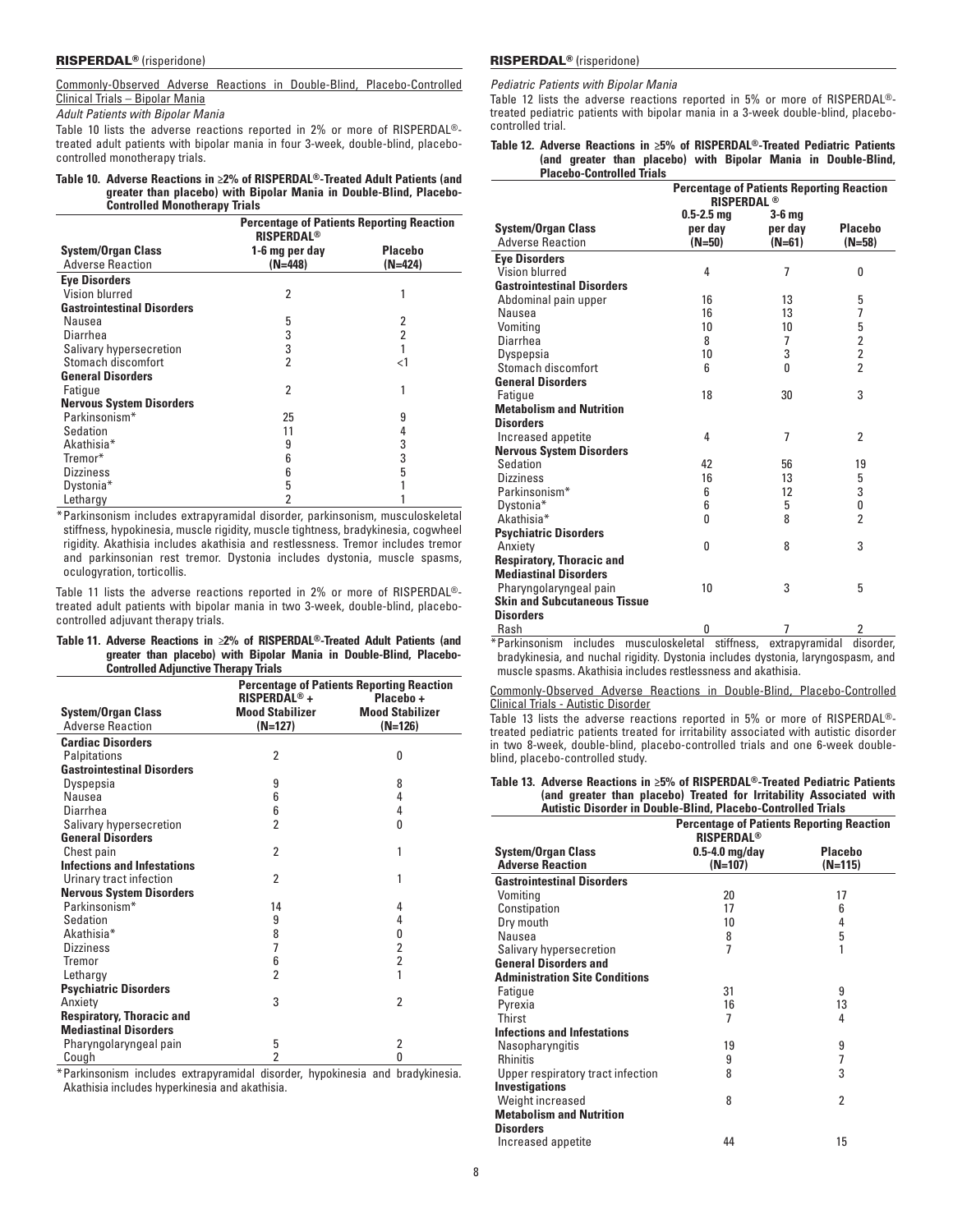|  |             |  |  | Table 13. Adverse Reactions in $\geq 5\%$ of RISPERDAL®-Treated Pediatric Patients |  |
|--|-------------|--|--|------------------------------------------------------------------------------------|--|
|  |             |  |  | (and greater than placebo) Treated for Irritability Associated                     |  |
|  |             |  |  | with Autistic Disorder in Double-Blind. Placebo-Controlled Trials                  |  |
|  | (continued) |  |  |                                                                                    |  |

|                                                                                                          | <b>Percentage of Patients Reporting Reaction</b> |                |
|----------------------------------------------------------------------------------------------------------|--------------------------------------------------|----------------|
|                                                                                                          | <b>RISPERDAL<sup>®</sup></b>                     |                |
| <b>System/Organ Class</b>                                                                                | $0.5-4.0$ mg/day                                 | <b>Placebo</b> |
| <b>Adverse Reaction</b>                                                                                  | $(N=107)$                                        | (N=115)        |
| <b>Nervous System Disorders</b>                                                                          |                                                  |                |
| Sedation                                                                                                 | 63                                               | 15             |
| <b>Drooling</b>                                                                                          | 12                                               | 4              |
| Headache                                                                                                 | 12                                               | 10             |
| Tremor                                                                                                   | 8                                                |                |
| <b>Dizziness</b>                                                                                         | 8                                                | 2              |
| Parkinsonism*                                                                                            | 8                                                |                |
| <b>Renal and Urinary Disorders</b>                                                                       |                                                  |                |
| Enuresis                                                                                                 | 16                                               | 10             |
| <b>Respiratory, Thoracic and</b>                                                                         |                                                  |                |
| <b>Mediastinal Disorders</b>                                                                             |                                                  |                |
| Cough                                                                                                    | 17                                               | 12             |
| <b>Rhinorrhea</b>                                                                                        | 12                                               | 10             |
| Nasal congestion                                                                                         | 10                                               | 4              |
| <b>Skin and Subcutaneous Tissue</b>                                                                      |                                                  |                |
| <b>Disorders</b>                                                                                         |                                                  |                |
| Rash                                                                                                     | 8                                                | 5              |
| * Dealth content the light of action of collection of the communication of the address of the collection |                                                  |                |

Parkinsonism includes musculoskeletal stiffness, extrapyramidal disorder, muscle rigidity, cogwheel rigidity, and muscle tightness.

Other Adverse Reactions Observed During the Clinical Trial Evaluation of Risperidone

The following additional adverse reactions occurred across all placebocontrolled, active-controlled, and open-label studies of RISPERDAL® in adults and pediatric patients.

Blood and Lymphatic System Disorders: anemia, granulocytopenia, neutropenia

Cardiac Disorders: sinus bradycardia, sinus tachycardia, atrioventricular block first degree, bundle branch block left, bundle branch block right, atrioventricular block

Ear and Labyrinth Disorders: ear pain, tinnitus

Endocrine Disorders: hyperprolactinemia

Eye Disorders: ocular hyperemia, eye discharge, conjunctivitis, eye rolling, eyelid edema, eye swelling, eyelid margin crusting, dry eye, lacrimation increased, photophobia, glaucoma, visual acuity reduced

Gastrointestinal Disorders: dysphagia, fecaloma, fecal incontinence, gastritis, lip swelling, cheilitis, aptyalism

General Disorders: edema peripheral, thirst, gait disturbance, influenza-like illness, pitting edema, edema, chills, sluggishness, malaise, chest discomfort, face edema, discomfort, generalized edema, drug withdrawal syndrome, peripheral coldness, feeling abnormal

Immune System Disorders: drug hypersensitivity

Infections and Infestations: pneumonia, influenza, ear infection, viral infection, pharyngitis, tonsillitis, bronchitis, eye infection, localized infection, cystitis, cellulitis, otitis media, onychomycosis, acarodermatitis, bronchopneumonia, respiratory tract infection, tracheobronchitis, otitis media chronic

Investigations: body temperature increased, blood prolactin increased, alanine aminotransferase increased, electrocardiogram abnormal, eosinophil count increased, white blood cell count decreased, blood glucose increased, hemoglobin decreased, hematocrit decreased, body temperature decreased, blood pressure decreased, transaminases increased

Metabolism and Nutrition Disorders: decreased appetite, polydipsia, anorexia

Musculoskeletal and Connective Tissue Disorders: joint stiffness, joint swelling, musculoskeletal chest pain, posture abnormal, myalgia, neck pain, muscular weakness, rhabdomyolysis

Nervous System Disorders: balance disorder, disturbance in attention, dysarthria, unresponsive to stimuli, depressed level of consciousness, movement disorder, transient ischemic attack, coordination abnormal, cerebrovascular accident, speech disorder, syncope, loss of consciousness, hypoesthesia, tardive dyskinesia, dyskinesia, cerebral ischemia, cerebrovascular disorder, neuroleptic malignant syndrome, diabetic coma, head titubation

Psychiatric Disorders: agitation, blunted affect, confusional state, middle insomnia, nervousness, sleep disorder, listlessness, libido decreased, and anorgasmia

## RISPERDAL® (risperidone) RISPERDAL® (risperidone)

Renal and Urinary Disorders: enuresis, dysuria, pollakiuria, urinary incontinence Reproductive System and Breast Disorders: menstruation irregular, amenorrhea, gynecomastia, galactorrhea, vaginal discharge, menstrual disorder, erectile dysfunction, retrograde ejaculation, ejaculation disorder, sexual dysfunction, breast enlargement

Respiratory, Thoracic, and Mediastinal Disorders: wheezing, pneumonia aspiration, sinus congestion, dysphonia, productive cough, pulmonary congestion, respiratory tract congestion, rales, respiratory disorder, hyperventilation, nasal edema

Skin and Subcutaneous Tissue Disorders: erythema, skin discoloration, skin lesion, pruritus, skin disorder, rash erythematous, rash papular, rash generalized, rash maculopapular, acne, hyperkeratosis, seborrheic dermatitis

Vascular Disorders: hypotension, flushing

Additional Adverse Reactions Reported with RISPERDAL® CONSTA®

The following is a list of additional adverse reactions that have been reported during the premarketing evaluation of RISPERDAL® CONSTA®, regardless of frequency of occurrence:

Cardiac Disorders: bradycardia

Ear and Labyrinth Disorders: vertigo

Eye Disorders: blepharospasm

Gastrointestinal Disorders: toothache, tongue spasm

General Disorders and Administration Site Conditions: pain

Infections and Infestations: lower respiratory tract infection, infection, gastroenteritis, subcutaneous abscess

Injury and Poisoning: fall

Investigations: weight decreased, gamma-glutamyltransferase increased, hepatic enzyme increased

Musculoskeletal, Connective Tissue, and Bone Disorders: buttock pain

Nervous System Disorders: convulsion, paresthesia

Psychiatric Disorders: depression

Skin and Subcutaneous Tissue Disorders: eczema

Vascular Disorders: hypertension

Discontinuations Due to Adverse Reactions

*Schizophrenia - Adults*

Approximately 7% (39/564) of RISPERDAL®-treated patients in double-blind, placebo-controlled trials discontinued treatment due to an adverse reaction, compared with 4% (10/225) who were receiving placebo. The adverse reactions associated with discontinuation in 2 or more RISPERDAL®-treated patients were:

|  | Table 14. Adverse Reactions Associated With Discontinuation in 2 or More |  |  |  |
|--|--------------------------------------------------------------------------|--|--|--|
|  | RISPERDAL®-Treated Adult Patients in Schizophrenia Trials                |  |  |  |

|                         |                           | <b>RISPERDAL<sup>®</sup></b> |                             |  |  |  |
|-------------------------|---------------------------|------------------------------|-----------------------------|--|--|--|
| <b>Adverse Reaction</b> | $2-8$ mg/day<br>$(N=366)$ | $>8-16$ mg/day<br>(N=198)    | <b>Placebo</b><br>$(N=225)$ |  |  |  |
| <b>Dizziness</b>        | 1.4%                      | 1.0%                         | $0\%$                       |  |  |  |
| Nausea                  | 1.4%                      | $0\%$                        | $0\%$                       |  |  |  |
| Vomiting                | 0.8%                      | $0\%$                        | $0\%$                       |  |  |  |
| Parkinsonism            | 0.8%                      | $0\%$                        | $0\%$                       |  |  |  |
| Somnolence              | 0.8%                      | $0\%$                        | $0\%$                       |  |  |  |
| Dystonia                | 0.5%                      | $0\%$                        | $0\%$                       |  |  |  |
| Agitation               | 0.5%                      | $0\%$                        | $0\%$                       |  |  |  |
| Abdominal pain          | 0.5%                      | $0\%$                        | $0\%$                       |  |  |  |
| Orthostatic hypotension | 0.3%                      | 0.5%                         | $0\%$                       |  |  |  |
| Akathisia               | 0.3%                      | 2.0%                         | $0\%$                       |  |  |  |

Discontinuation for extrapyramidal symptoms (including Parkinsonism, akathisia, dystonia, and tardive dyskinesia) was 1% in placebo-treated patients, and 3.4% in active control-treated patients in a double-blind, placebo- and activecontrolled trial.

*Schizophrenia - Pediatrics*

Approximately 7% (7/106), of RISPERDAL®-treated patients discontinued treatment due to an adverse reaction in a double-blind, placebo-controlled trial, compared with 4% (2/54) placebo‑treated patients. The adverse reactions associated with discontinuation for at least one RISPERDAL®-treated patient were dizziness (2%), somnolence (1%), sedation (1%), lethargy (1%), anxiety (1%), balance disorder (1%), hypotension (1%), and palpitation (1%).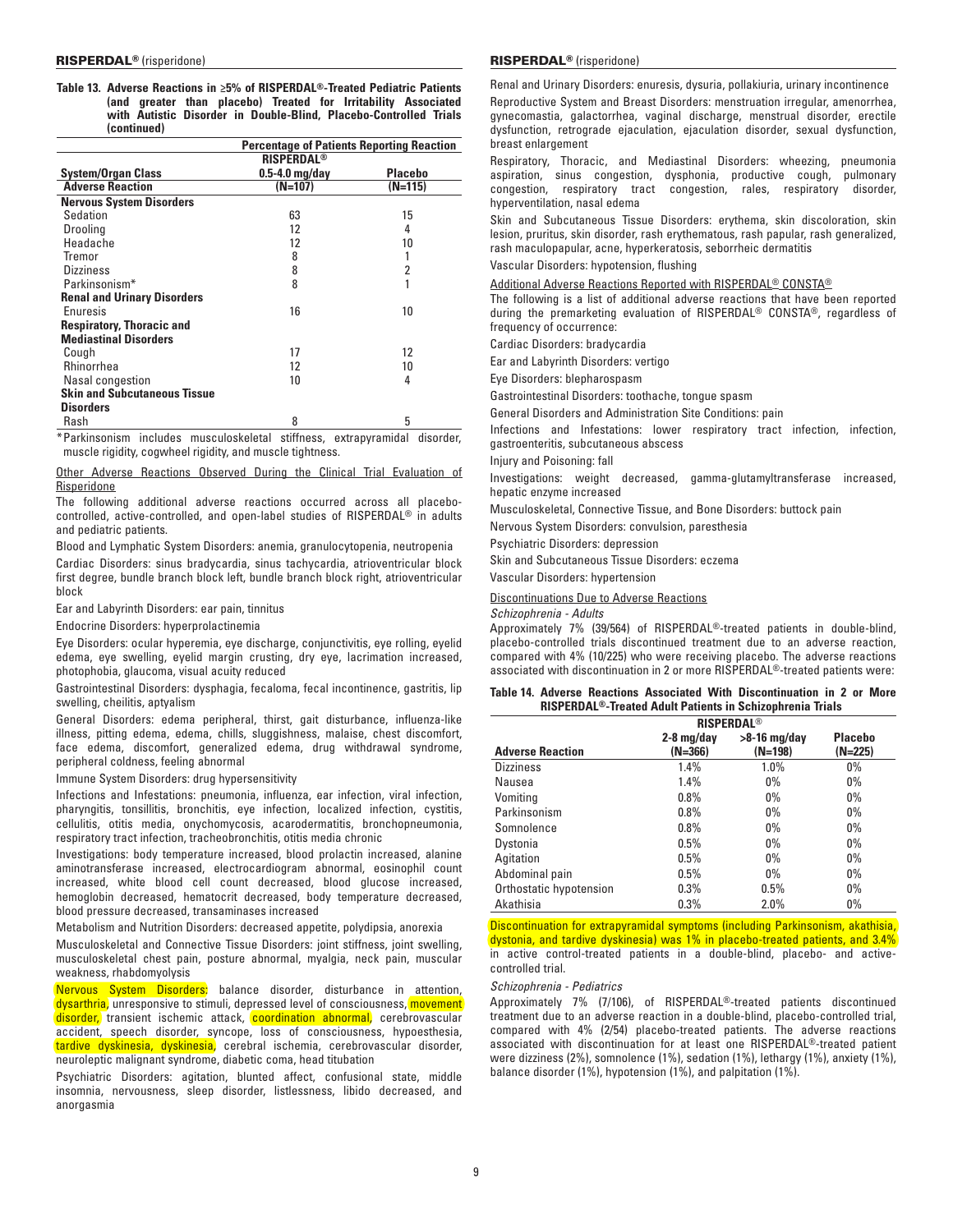## *Bipolar Mania - Adults*

In double-blind, placebo-controlled trials with RISPERDAL® as monotherapy, approximately 6% (25/448) of RISPERDAL®-treated patients discontinued treatment due to an adverse event, compared with approximately 5% (19/424) of placebo-treated patients. The adverse reactions associated with discontinuation in RISPERDAL®-treated patients were:

# **Table 15. Adverse Reactions Associated With Discontinuation in 2 or More RISPERDAL®-Treated Adult Patients in Bipolar Mania Clinical Trials**

|                            | <b>RISPERDAL<sup>®</sup></b> |                |
|----------------------------|------------------------------|----------------|
|                            | $1-6$ mg/day                 | <b>Placebo</b> |
| <b>Adverse Reaction</b>    | $(N=448)$                    | $(N=424)$      |
| Parkinsonism               | $0.4\%$                      | $0\%$          |
| Lethargy                   | 0.2%                         | $0\%$          |
| <b>Dizziness</b>           | 0.2%                         | $0\%$          |
| Alanine aminotransferase   | 0.2%                         | 0.2%           |
| increased                  |                              |                |
| Aspartate aminotransferase | 0.2%                         | 0.2%           |
| increased                  |                              |                |

### *Bipolar Mania - Pediatrics*

In a double-blind, placebo-controlled trial 12% (13/111) of RISPERDAL®‑treated patients discontinued due to an adverse reaction, compared with 7% (4/58) of placebo-treated patients. The adverse reactions associated with discontinuation in more than one RISPERDAL®-treated pediatric patient were nausea (3%), somnolence (2%), sedation (2%), and vomiting (2%).

## *Autistic Disorder - Pediatrics*

In the two 8-week, placebo-controlled trials in pediatric patients treated for irritability associated with autistic disorder ( $n = 156$ ), one RISPERDAL<sup>®</sup>-treated patient discontinued due to an adverse reaction (Parkinsonism), and one placebo-treated patient discontinued due to an adverse event.

Dose Dependency of Adverse Reactions in Clinical Trials

## *Extrapyramidal Symptoms*

Data from two fixed-dose trials in adults with schizophrenia provided evidence of dose-relatedness for extrapyramidal symptoms associated with RISPERDAL® treatment.

Two methods were used to measure extrapyramidal symptoms (EPS) in an 8-week trial comparing 4 fixed doses of RISPERDAL® (2, 6, 10, and 16 mg/day), including (1) a Parkinsonism score (mean change from baseline) from the Extrapyramidal Symptom Rating Scale, and (2) incidence of spontaneous complaints of EPS:

## **Table 16.**

| <b>Dose Groups</b>   | <b>Placebo</b> | <b>RISPERDAL<sup>®</sup></b><br>2 ma | RISPERDAL®<br>6 ma | <b>RISPERDAL<sup>®</sup></b><br>10 ma | <b>RISPERDAL<sup>®</sup></b><br>16 ma |
|----------------------|----------------|--------------------------------------|--------------------|---------------------------------------|---------------------------------------|
| Parkinsonism         |                | 0.9                                  | 1.8                | 2.4                                   | 2.6                                   |
| <b>EPS</b> Incidence | 13%            | 17%                                  | 21%                | 21%                                   | 35%                                   |
|                      |                |                                      |                    |                                       |                                       |

Similar methods were used to measure extrapyramidal symptoms (EPS) in an 8-week trial comparing 5 fixed doses of RISPERDAL® (1, 4, 8, 12, and 16 mg/day):

# **Table 17.**

| <b>Dose Groups</b>   | <b>RISPERDAL<sup>®</sup></b><br>1 ma | 4 ma | RISPERDAL <sup>®</sup> RISPERDAL®<br>8 ma | RISPERDAL®<br>12 ma | <b>RISPERDAL®</b><br>16 ma |
|----------------------|--------------------------------------|------|-------------------------------------------|---------------------|----------------------------|
| Parkinsonism         | 0.6                                  |      | 2.4                                       | 2.9                 | 4. 1                       |
| <b>EPS</b> Incidence | 7%                                   | 12%  | 17%                                       | 18%                 | 20%                        |

### *Dystonia*

*Class Effect:* Symptoms of dystonia, prolonged abnormal contractions of muscle groups, may occur in susceptible individuals during the first few days of treatment. Dystonic symptoms include: spasm of the neck muscles, sometimes progressing to tightness of the throat, swallowing difficulty, difficulty breathing, and/or protrusion of the tongue. While these symptoms can occur at low doses, they occur more frequently and with greater severity with high potency and at higher doses of first generation antipsychotic drugs. An elevated risk of acute dystonia is observed in males and younger age groups.

### *Other Adverse Reactions*

Adverse event data elicited by a checklist for side effects from a large study comparing 5 fixed doses of RISPERDAL® (1, 4, 8, 12, and 16 mg/day) were explored for dose-relatedness of adverse events. A Cochran-Armitage Test for trend in these data revealed a positive trend (p<0.05) for the following adverse reactions: somnolence, vision abnormal, dizziness, palpitations, weight increase, erectile dysfunction, ejaculation disorder, sexual function abnormal, fatigue, and skin discoloration.

## Changes in Body Weight

Weight gain was observed in short-term, controlled trials and longer-term uncontrolled studies in adult and pediatric patients *[see Warnings and Precautions (5.5), Adverse Reactions (6), and Use in Specific Populations (8.4)].*

## RISPERDAL® (risperidone) RISPERDAL® (risperidone)

# Changes in ECG Parameters

Between-group comparisons for pooled placebo-controlled trials in adults revealed no statistically significant differences between risperidone and placebo in mean changes from baseline in ECG parameters, including QT, QTc, and PR intervals, and heart rate. When all RISPERDAL® doses were pooled from randomized controlled trials in several indications, there was a mean increase in heart rate of 1 beat per minute compared to no change for placebo patients. In short-term schizophrenia trials, higher doses of risperidone (8-16 mg/day) were associated with a higher mean increase in heart rate compared to placebo (4-6 beats per minute). In pooled placebo-controlled acute mania trials in adults, there were small decreases in mean heart rate, similar among all treatment groups.

In the two placebo-controlled trials in children and adolescents with autistic disorder (aged 5 ‑ 16 years) mean changes in heart rate were an increase of 8.4 beats per minute in the RISPERDAL® groups and 6.5 beats per minute in the placebo group. There were no other notable ECG changes.

In a placebo-controlled acute mania trial in children and adolescents (aged 10 – 17 years), there were no significant changes in ECG parameters, other than the effect of RISPERDAL® to transiently increase pulse rate (< 6 beats per minute). In two controlled schizophrenia trials in adolescents (aged  $13 - 17$  years), there were no clinically meaningful changes in ECG parameters including corrected QT intervals between treatment groups or within treatment groups over time.

# **6.2 Postmarketing Experience**

The following adverse reactions have been identified during postapproval use of risperidone. Because these reactions are reported voluntarily from a population of uncertain size, it is not always possible to reliably estimate their frequency or establish a causal relationship to drug exposure. These adverse reactions include: alopecia, anaphylactic reaction, angioedema, atrial fibrillation, cardiopulmonary arrest, diabetic ketoacidosis in patients with impaired glucose metabolism, dysgeusia, hypoglycemia, hypothermia, ileus, inappropriate antidiuretic hormone secretion, intestinal obstruction, jaundice, mania, pancreatitis, pituitary adenoma, precocious puberty, pulmonary embolism, QT prolongation, sleep apnea syndrome, sudden death, thrombocytopenia, thrombotic thrombocytopenic purpura, urinary retention, and water intoxication.

## **7 Drug Interactions**

# **7.1 Pharmacokinetic-related Interactions**

**Patients with Schizophrenia**

The dose of RISPERDAL® should be adjusted when used in combination with CYP2D6 enzyme inhibitors (e.g., fluoxetine, and paroxetine) and enzyme inducers (e.g., carbamazepine) *[see Table 18 and Dosage and Administration (2.5)]*. Dose adjustment is not recommended for RISPERDAL® when co-administered with ranitidine, cimetidine, amitriptyline, or erythromycin *[see Table 18].*

**Table 18 Summary of Effect of Coadministered Drugs on Exposure to Active Moiety (Risperidone + 9-Hydroxy-Risperidone) in Healthy Subjects or** 

| <b>Coadministered Drug</b><br>Enzyme (CYP2D6) | <b>Dosing Schedule</b><br>Coadministered<br>Risperidone<br>Drug |                              | Effect on<br><b>Active Moietv</b><br>(Risperidone<br>+9-Hydroxy-<br>Risperidone<br>(Ratio*)<br>AUC.<br>Cmax |                | <b>Risperidone Dose</b><br>Recommendation                                      |
|-----------------------------------------------|-----------------------------------------------------------------|------------------------------|-------------------------------------------------------------------------------------------------------------|----------------|--------------------------------------------------------------------------------|
| Inhibitors                                    |                                                                 |                              |                                                                                                             |                |                                                                                |
| Fluoxetine                                    | 20 mg/day                                                       | $2$ or $3$ mg<br>twice daily | 1.4                                                                                                         | 1.5            | Re-evaluate<br>dosing. Do not<br>exceed 8 mg/day                               |
| Paroxetine                                    | 10 mg/day                                                       | 4 mg/day                     | 1.3                                                                                                         | $\blacksquare$ | Re-evaluate                                                                    |
|                                               | 20 mg/day                                                       | 4 mg/day                     | 1.6                                                                                                         | ä,             | dosing. Do not                                                                 |
|                                               | 40 mg/day                                                       | 4 mg/day                     | 1.8                                                                                                         | l,             | exceed 8 mg/day                                                                |
| Enzyme (CYP3A/ PqP<br>inducers) Inducers      |                                                                 |                              |                                                                                                             |                |                                                                                |
| Carbamazepine                                 | $573 \pm 168$ mg/day                                            | 3 mg twice<br>daily          | 0.51                                                                                                        | 0.55           | Titrate dose<br>upwards. Do not<br>exceed twice the<br>patient's usual<br>dose |
| Enzyme (CYP3A)<br>Inhibitors                  |                                                                 |                              |                                                                                                             |                |                                                                                |
| Ranitidine                                    | 150 mg twice<br>daily                                           | 1 mg single<br>dose          | 1.2                                                                                                         | 1.4            | Dose adjustment<br>not needed                                                  |
| Cimetidine                                    | 400 mg twice<br>daily                                           | 1 mg single<br>dose          | 1.1                                                                                                         | 1.3            | Dose adjustment<br>not needed                                                  |
| Erythromycin                                  | 500 mg four<br>times daily                                      | 1 mg single<br>dose          | 1.1                                                                                                         | 0.94           | Dose adjustment<br>not needed                                                  |
| <b>Other Drugs</b>                            |                                                                 |                              |                                                                                                             |                |                                                                                |
| Amitriptyline                                 | 50 mg twice<br>daily                                            | 3 mg twice<br>daily          | 1.2                                                                                                         | 1.1            | Dose adjustment<br>not needed                                                  |

Change relative to reference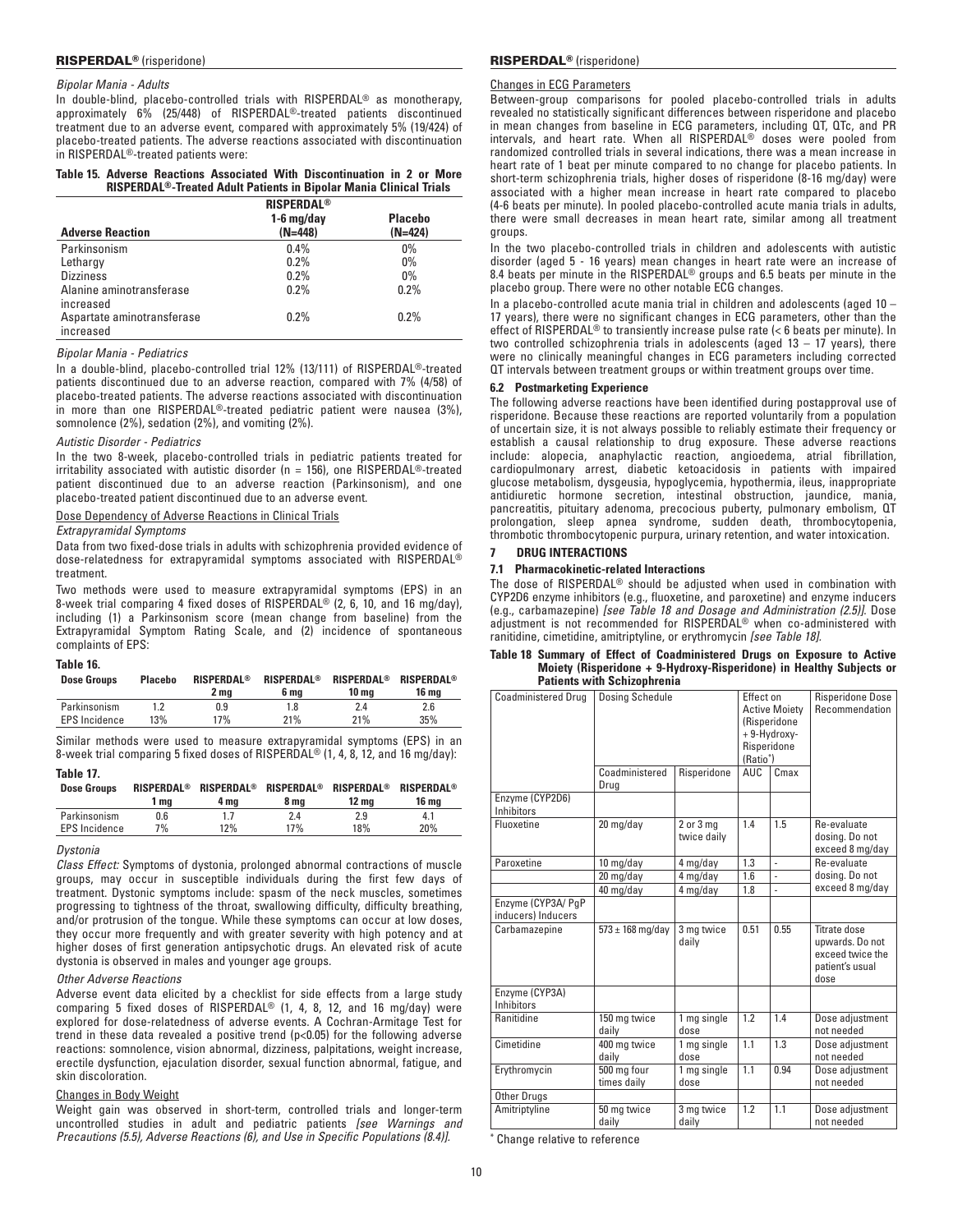# Effect of Risperidone on other drugs

## *Lithium*

Repeated oral doses of RISPERDAL® (3 mg twice daily) did not affect the exposure (AUC) or peak plasma concentrations  $(C_{\text{max}})$  of lithium (n=13). Dose adjustment for lithium is not recommended.

## *Valproate*

Repeated oral doses of RISPERDAL® (4 mg once daily) did not affect the predose or average plasma concentrations and exposure (AUC) of valproate (1000 mg/day in three divided doses) compared to placebo (n=21). However, there was a 20% increase in valproate peak plasma concentration (C<sub>max</sub>) after<br>concomitant administration of RISPERDAL®. Dose adjustment for valproate is not recommended.

## *Digoxin*

RISPERDAL® (0.25 mg twice daily) did not show a clinically relevant effect on the pharmacokinetics of digoxin. Dose adjustment for digoxin is not recommended.

# **7.2 Pharmacodynamic-related Interactions**

# Centrally-Acting Drugs and Alcohol

Given the primary CNS effects of risperidone, caution should be used when RISPERDAL® is taken in combination with other centrally-acting drugs and alcohol.

## Drugs with Hypotensive Effects

Because of its potential for inducing hypotension, RISPERDAL® may enhance the hypotensive effects of other therapeutic agents with this potential.

## Levodopa and Dopamine Agonists

RISPERDAL® may antagonize the effects of levodopa and dopamine agonists. Clozapine

Chronic administration of clozapine with RISPERDAL® may decrease the clearance of risperidone.

## **8 Use in Specific Populations**

## **8.1 Pregnancy**

### Pregnancy Category C

*Risk Summary*

Adequate and well controlled studies with RISPERDAL have not been conducted in pregnant women. Neonates exposed to antipsychotic drugs (including RISPERDAL®) during the third trimester of pregnancy are at risk for extrapyramidal and/or withdrawal symptoms following delivery. There was no increase in the incidence of malformations in embryo-fetal studies in rats and rabbits at 0.4–6 times MHRD. Increased pup mortality was noted at all doses in peri-postnatal studies in rats. RISPERDAL<sup>®</sup> should be used during pregnancy only if the potential benefit justifies the potential risk to the fetus.

# *Clinical Considerations*

### Fetal/Neonatal Adverse Reactions

Monitor neonates exhibiting extrapyramidal or withdrawal symptoms. Some neonates recover within hours or days without specific treatment; others may require prolonged hospitalization.

*Data*

## Human Data

There have been reports of agitation, hypertonia, hypotonia, tremor, somnolence, respiratory distress, and feeding disorder in neonates following in utero exposure to antipsychotics in the third trimester. These complications have varied in severity; while in some cases symptoms have been self-limited, in other cases neonates have required intensive care unit support and prolonged hospitalization.

There was one report of a case of agenesis of the corpus callosum in an infant exposed to risperidone *in utero*. The causal relationship to RISPERDAL® therapy is unknown.

# Animal Data

The teratogenic potential of risperidone was studied in three Segment II studies in Sprague-Dawley and Wistar rats (0.63-10 mg/kg or 0.4 to 6 times the maximum recommended human dose [MRHD] on a mg/m2 body surface area basis) and in one Segment II study in New Zealand rabbits (0.31‑5 mg/kg or 0.4 to 6 times the MRHD on a mg/m2 body surface area basis). There were no teratogenic effects in offspring of rats or rabbits given 0.4 to 6 times the MRHD on a mg/m2 body surface area basis. In three reproductive studies in rats (two Segment III and a multigenerational study), there was an increase in pup deaths during the first 4 days of lactation at doses of 0.16‑5 mg/kg or 0.1 to 3 times the MRHD on a mg/m2 body surface area basis. It is not known whether these deaths were due to a direct effect on the fetuses or pups or to effects on the dams.

There was no no-effect dose for increased rat pup mortality. In one Segment III study, there was an increase in stillborn rat pups at a dose of 2.5 mg/kg or 1.5 times the MRHD on a mg/m2 body surface area basis. In a cross-fostering study in Wistar rats, toxic effects on the fetus or pups were observed, as evidenced by a decrease in the number of live pups and an increase in the number of dead pups at birth (Day 0), and a decrease in birth weight in pups of

drug-treated dams. In addition, there was an increase in deaths by Day 1 among pups of drug-treated dams, regardless of whether or not the pups were cross‑fostered. Risperidone also appeared to impair maternal behavior in that pup body weight gain and survival (from Day 1 to 4 of lactation) were reduced in pups born to control but reared by drug-treated dams. These effects were all noted at the one dose of risperidone tested, i.e., 5 mg/kg or 3 times the MRHD on a mg/m2 body surface area basis.

Placental transfer of risperidone occurs in rat pups.

# **8.2 Labor and Delivery**

The effect of RISPERDAL® on labor and delivery in humans is unknown.

## **8.3 Nursing Mothers**

Risperidone and 9-hydroxyrisperidone are present in human breast milk. Because of the potential for serious adverse reactions in nursing infants from risperidone, a decision should be made whether to discontinue nursing or to discontinue the drug, taking into account the importance of the drug to the mother.

# **8.4 Pediatric Use**

Approved Pediatric Indications

## *Schizophrenia*

The efficacy and safety of RISPERDAL® in the treatment of schizophrenia were demonstrated in 417 adolescents, aged 13 – 17 years, in two short-term (6 and 8 weeks, respectively) double-blind controlled trials *[see Indications and Usage (1.1)*, *Adverse Reactions (6.1)*, *and Clinical Studies (14.1)].* Additional safety and efficacy information was also assessed in one long-term (6-month) open-label extension study in 284 of these adolescent patients with schizophrenia.

Safety and effectiveness of RISPERDAL<sup>®</sup> in children less than 13 years of age with schizophrenia have not been established.

## *Bipolar I Disorder*

The efficacy and safety of RISPERDAL® in the short-term treatment of acute manic or mixed episodes associated with Bipolar I Disorder in 169 children and adolescent patients, aged 10 – 17 years, were demonstrated in one double-blind, placebo-controlled, 3-week trial *[see Indications and Usage (1.2)*, *Adverse Reactions (6.1)*, *and Clinical Studies (14.2)]*.

Safety and effectiveness of RISPERDAL® in children less than 10 years of age with bipolar disorder have not been established.

### *Autistic Disorder*

The efficacy and safety of RISPERDAL® in the treatment of irritability associated with autistic disorder were established in two 8-week, double-blind, placebocontrolled trials in 156 children and adolescent patients, aged 5 to 16 years *[see Indications and Usage (1.3)*, *Adverse Reactions (6.1) and Clinical Studies (14.4*)*]*. Additional safety information was also assessed in a long-term study in patients with autistic disorder, or in short- and long-term studies in more than 1200 pediatric patients with psychiatric disorders other than autistic disorder, schizophrenia, or bipolar mania who were of similar age and weight, and who received similar dosages of RISPERDAL® as patients treated for irritability associated with autistic disorder.

A third study was a 6-week, multicenter, randomized, double-blind, placebocontrolled, fixed-dose study to evaluate the efficacy and safety of a lower than recommended dose of risperidone in subjects 5 to 17 years of age with autistic disorder and associated irritability, and related behavioral symptoms. There were two weight-based, fixed doses of risperidone (high-dose and low-dose). The high dose was 1.25 mg per day for patients weighing 20 to < 45 kg, and it was 1.75 mg per day for patients weighing  $\geq 45$  kg. The low dose was 0.125 mg per day for patients for patients weighing 20 to < 45 kg, and it was 0.175 mg per day for patients weighing  $\geq$  45 kg. The study demonstrated the efficacy of high-dose risperidone, but it did not demonstrate efficacy for low-dose risperidone.

Adverse Reactions in Pediatric Patients

*Tardive Dyskinesia*

In clinical trials in 1885 children and adoles  $\sum$  treated with RISPERDAL<sup>®</sup>. 2 (0.1%) patients were reported to have tardive dyskinesia, which resolved on discontinuation of RISPERDAL® treatment *[see also Warnings and Precautions (5.4)]*.

## *Weight Gain*

Weight gain has been observed in children and adolescents during treatment with RISPERDAL<sup>®</sup>. Clinical monitoring of weight is recommended during treatment.

Data derive from short-term placebo-controlled trials and longer-term uncontrolled studies in pediatric patients (ages 5 to 17 years) with schizophrenia, bipolar disorder, autistic disorder, or other psychiatric disorders. In the shortterm trials (3 to 8 weeks), the mean weight gain for RISPERDAL®-treated patients was 2 kg, compared to 0.6 kg for placebo-treated patients. In these trials, approximately 33% of the RISPERDAL<sup>®</sup> group had weight gain  $\geq$ 7%, compared to 7% in the placebo group. In longer-term, uncontrolled, open-label pediatric studies, the mean weight gain was 5.5 kg at Week 24 and 8 kg at Week 48 *[see Warnings and Precautions (5.5) and Adverse Reactions (6.1)].*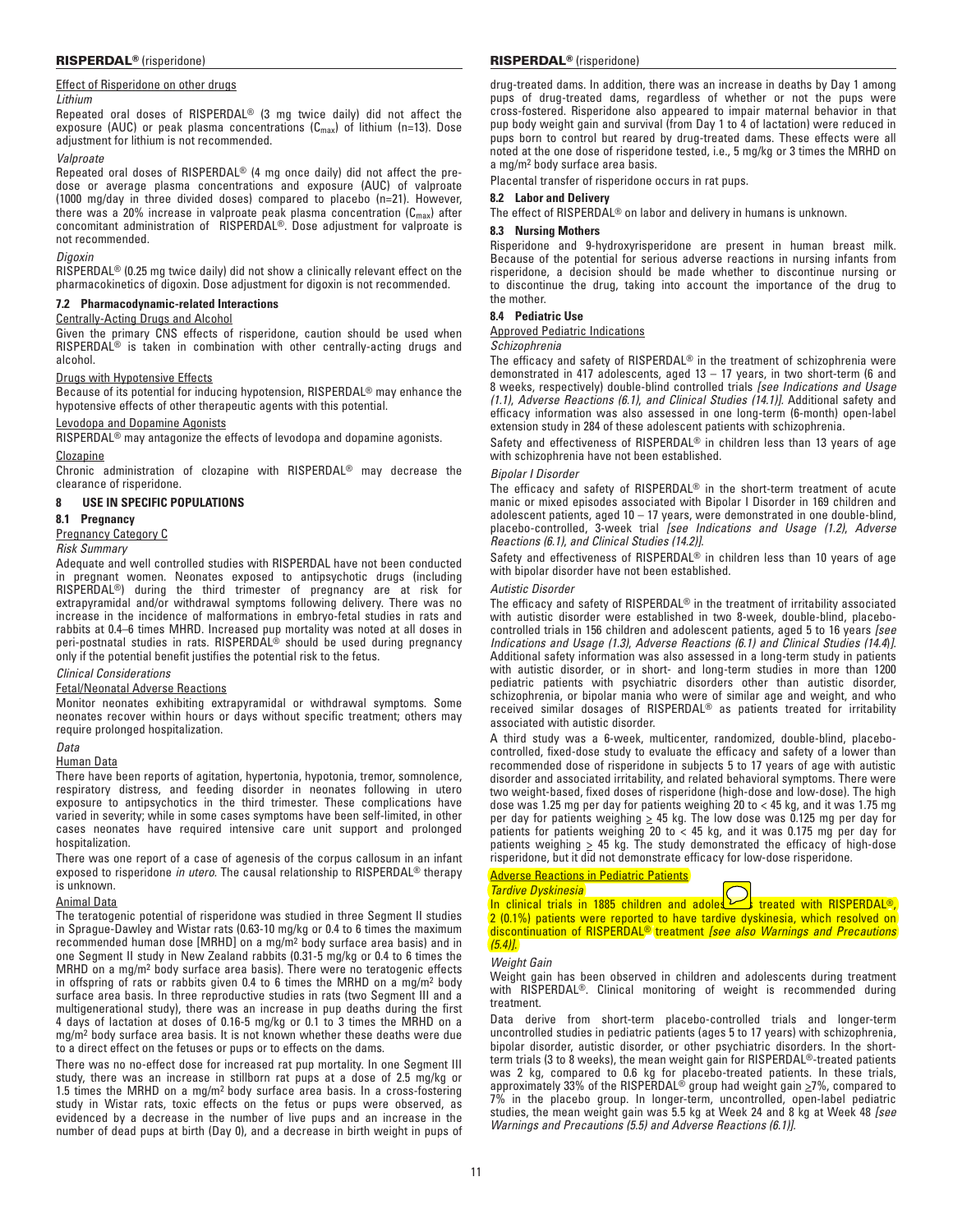## *Somnolence*

Somnolence was frequently observed in placebo-controlled clinical trials of pediatric patients with autistic disorder. Most cases were mild or moderate in severity. These events were most often of early onset with peak incidence occurring during the first two weeks of treatment, and transient with a median duration of 16 days. Somnolence was the most commonly observed adverse reaction in the clinical trial of bipolar disorder in children and adolescents, as well as in the schizophrenia trials in adolescents. As was seen in the autistic disorder trials, these adverse reactions were most often of early onset and transient in duration *[see Adverse Reactions (6.1 and 6.2)]*. Patients experiencing persistent somnolence may benefit from a change in dosing regimen *[*see *Dosage and Administration (2.1*, *2.2*, *and 2.3)]*.

# *Hyperprolactinemia*

RISPERDAL® has been shown to elevate prolactin levels in children and adolescents as well as in adults *[see Warnings and Precautions (5.6)]*. In doubleblind, placebo-controlled studies of up to 8 weeks duration in children and adolescents (aged 5 to 17 years) with autistic disorder or psychiatric disorders other than autistic disorder, schizophrenia, or bipolar mania, 49% of patients who received RISPERDAL® had elevated prolactin levels compared to 2% of patients who received placebo. Similarly, in placebo-controlled trials in children and adolescents (aged 10 to 17 years) with bipolar disorder, or adolescents (aged 13 to 17 years) with schizophrenia, 82–87% of patients who received RISPERDAL® had elevated levels of prolactin compared to 3-7% of patients on placebo. Increases were dose-dependent and generally greater in females than in males across indications.

In clinical trials in 1885 children and adolescents, galactorrhea was reported in 0.8% of RISPERDAL®-treated patients and gynecomastia was reported in 2.3% of RISPERDAL®-treated patients.

## Growth and Sexual Maturation

The long-term effects of RISPERDAL® on growth and sexual maturation have not been fully evaluated in children and adolescents.

## Juvenile Animal Studies

Juvenile dogs were treated for 40 weeks with oral risperidone doses of 0.31, 1.25, or 5 mg/kg/day. Decreased bone length and density were seen, with a no-effect dose of 0.31 mg/kg/day. This dose produced plasma levels (AUC) of risperidone plus its active metabolite paliperidone (9-hydroxy-risperidone) which were similar to those in children and adolescents receiving the maximum recommended human dose (MRHD) of 6 mg/day. In addition, a delay in sexual maturation was seen at all doses in both males and females. The above effects showed little or no reversibility in females after a 12 week drug-free recovery period.

In a study in which juvenile rats were treated with oral risperidone from days 12 to 50 of age, a reversible impairment of performance in a test of learning and memory was seen, in females only, with a no-effect dose of 0.63 mg/kg/day. This dose produced plasma levels (AUC) of risperidone plus paliperidone about half those observed in humans at the MRHD. No other consistent effects on neurobehavioral or reproductive development were seen up to the highest testable dose (1.25 mg/kg/day). This dose produced plasma levels (AUC) of risperidone plus paliperidone which were about two thirds of those observed in humans at the MRHD.

### **8.5 Geriatric Use**

Clinical studies of RISPERDAL® in the treatment of schizophrenia did not include sufficient numbers of patients aged 65 and over to determine whether or not they respond differently than younger patients. Other reported clinical experience has not identified differences in responses between elderly and younger patients. In general, a lower starting dose is recommended for an elderly patient, reflecting a decreased pharmacokinetic clearance in the elderly, as well as a greater frequency of decreased hepatic, renal, or cardiac function, and of concomitant disease or other drug therapy *[see Clinical Pharmacology (12.3) and Dosage and Administration (2.4, 2.5)]*. While elderly patients exhibit a greater tendency to orthostatic hypotension, its risk in the elderly may be minimized by limiting the initial dose to 0.5 mg twice daily followed by careful titration *[see Warnings and Precautions (5.7)]*. Monitoring of orthostatic vital signs should be considered in patients for whom this is of concern.

This drug is substantially excreted by the kidneys, and the risk of toxic reactions to this drug may be greater in patients with impaired renal function. Because elderly patients are more likely to have decreased renal function, care should be taken in dose selection, and it may be useful to monitor renal function *[see Dosage and Administration (2.4)]*.

# **8.6 Renal Impairment**

In patients with moderate to severe (Clcr 59 to 15 mL/min) renal disease, clearance of the sum of risperidone and its active metabolite decreased by 60%, compared to young healthy subjects. RISPERDAL® doses should be reduced in patients with renal disease *[see Dosage and Administration (2.4)]*.

## **8.7 Hepatic Impairment**

While the pharmacokinetics of risperidone in subjects with liver disease were comparable to those in young healthy subjects, the mean free fraction of risperidone in plasma was increased by about 35% because of the diminished concentration of both albumin and  $\alpha_1$ -acid glycoprotein. RISPERDAL<sup>®</sup> doses should be reduced in patients with liver disease *[see Dosage and Administration (2.4)]*.

# **8.8 Patients with Parkinson's Disease or Lewy Body Dementia**

Patients with Parkinson's Disease or Dementia with Lewy Bodies can experience increased sensitivity to RISPERDAL®. Manifestations can include confusion, obtundation, postural instability with frequent falls, extrapyramidal symptoms, and clinical features consistent with neuroleptic malignant syndrome.

# **9 DRUG ABUSE AND DEPENDENCE**

# **9.1 Controlled Substance**

RISPERDAL® (risperidone) is not a controlled substance.

# **9.2 Abuse**

RISPERDAL® has not been systematically studied in animals or humans for its potential for abuse. While the clinical trials did not reveal any tendency for any drug-seeking behavior, these observations were not systematic and it is not possible to predict on the basis of this limited experience the extent to which a CNS-active drug will be misused, diverted, and/or abused once marketed. Consequently, patients should be evaluated carefully for a history of drug abuse, and such patients should be observed closely for signs of RISPERDAL® misuse or abuse (e.g., development of tolerance, increases in dose, drug-seeking behavior).

# **9.3 Dependence**

RISPERDAL® has not been systematically studied in animals or humans for its potential for tolerance or physical dependence.

# **10 OVERDOSAGE**

# **10.1 Human Experience**

Premarketing experience included eight reports of acute RISPERDAL® overdosage with estimated doses ranging from 20 to 300 mg and no fatalities. In general, reported signs and symptoms were those resulting from an exaggeration of the drug's known pharmacological effects, i.e., drowsiness and sedation, tachycardia and hypotension, and extrapyramidal symptoms. One case, involving an estimated overdose of 240 mg, was associated with hyponatremia, hypokalemia, prolonged QT, and widened QRS. Another case, involving an estimated overdose of 36 mg, was associated with a seizure.

Postmarketing experience includes reports of acute RISPERDAL® overdosage, with estimated doses of up to 360 mg. In general, the most frequently reported signs and symptoms are those resulting from an exaggeration of the drug's known pharmacological effects, i.e., drowsiness, sedation, tachycardia, hypotension, and extrapyramidal symptoms. Other adverse reactions reported since market introduction related to RISPERDAL® overdose include prolonged QT interval and convulsions. Torsade de pointes has been reported in association with combined overdose of RISPERDAL® and paroxetine.

### **10.2 Management of Overdosage**

For the most up to date information on the management of RISPERDAL® overdosage, contact a certified poison control center (1-800-222-1222 or www. poison.org). Provide supportive care including close medical supervision and monitoring. Treatment should consist of general measures employed in the management of overdosage with any drug. Consider the possibility of multiple drug overdosage. Ensure an adequate airway, oxygenation, and ventilation. Monitor cardiac rhythm and vital signs. Use supportive and symptomatic measures. There is no specific antidote to RISPERDAL®.

## **11 DESCRIPTION**

RISPERDAL® contains risperidone, an atypical antipsychotic belonging to the chemical class of benzisoxazole derivatives. The chemical designation is 3-[2-[4-(6-fluoro-1,2-benzisoxazol-3-yl)-1-piperidinyl]ethyl]-6,7,8,9-tetrahydro-2 methyl-4H-pyrido[1,2-a]pyrimidin-4-one. Its molecular formula is  $C_{23}H_{27}FN_4O_2$  and its molecular weight is 410.49. The structural formula is:



Risperidone is a white to slightly beige powder. It is practically insoluble in water, freely soluble in methylene chloride, and soluble in methanol and 0.1 N HCl.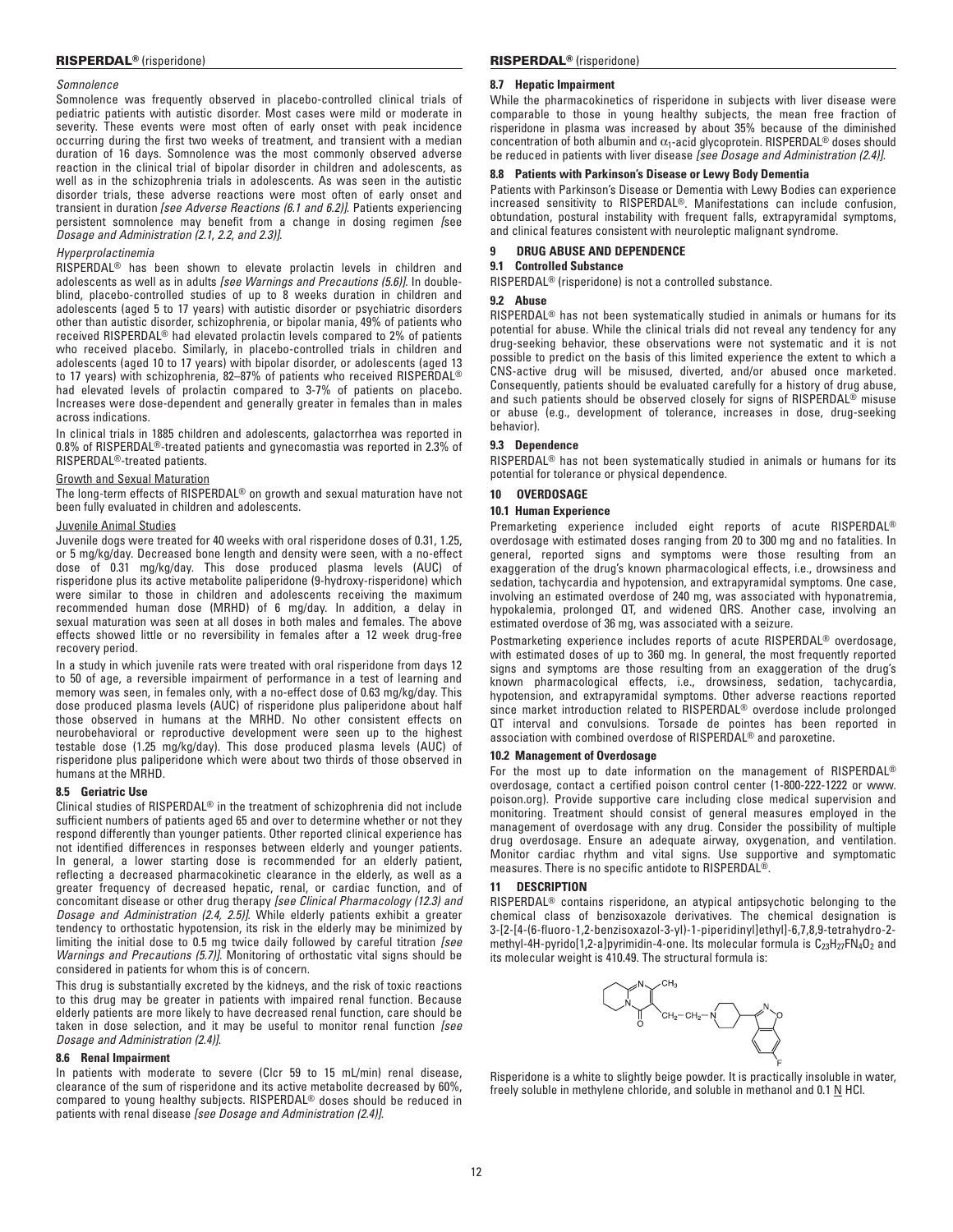RISPERDAL® Tablets are for oral administration and available in 0.25 mg (dark yellow), 0.5 mg (red-brown), 1 mg (white), 2 mg (orange), 3 mg (yellow), and 4 mg (green) strengths. RISPERDAL<sup>®</sup> tablets contain the following inactive ingredients: colloidal silicon dioxide, hypromellose, lactose, magnesium stearate, microcrystalline cellulose, propylene glycol, sodium lauryl sulfate, and starch (corn). The 0.25 mg, 0.5 mg, 2 mg, 3 mg, and 4 mg tablets also contain talc and titanium dioxide. The 0.25 mg tablets contain yellow iron oxide; the 0.5 mg tablets contain red iron oxide; the 2 mg tablets contain FD&C Yellow No. 6 Aluminum Lake; the 3 mg and 4 mg tablets contain D&C Yellow No. 10; the 4 mg tablets contain FD&C Blue No. 2 Aluminum Lake.

RISPERDAL® is also available as a 1 mg/mL oral solution. RISPERDAL® Oral Solution contains the following inactive ingredients: tartaric acid, benzoic acid, sodium hydroxide, and purified water.

RISPERDAL® M-TAB® Orally Disintegrating Tablets are available in 0.5 mg (light coral), 1 mg (light coral), 2 mg (coral), 3 mg (coral), and 4 mg (coral) strengths. RISPERDAL® M-TAB® Orally Disintegrating Tablets contain the following inactive ingredients: Amberlite® resin, gelatin, mannitol, glycine, simethicone, carbomer, sodium hydroxide, aspartame, red ferric oxide, and peppermint oil. In addition, the 2 mg, 3 mg, and 4 mg RISPERDAL® M-TAB® Orally Disintegrating Tablets contain xanthan gum.

### **12 CLINICAL PHARMACOLOGY**

## **12.1 Mechanism of Action**

The mechanism of action of RISPERDAL®, in schizophrenia, is unknown. However, it has been proposed that the drug's therapeutic activity in schizophrenia could be mediated through a combination of dopamine Type 2 (D<sub>2</sub>) and serotonin Type 2  $(5HT<sub>2</sub>)$  receptor antagonism. The clinical effect from RISPERDAL<sup>®</sup> results from the combined concentrations of risperidone and its major metabolite, 9-hydroxyrisperidone *[see Clinical Pharmacology (12.3)]***.**  Antagonism at receptors other than D<sub>2</sub> and 5HT<sub>2</sub> *[see Clinical Pharmacology (12.1)]* may explain some of the other effects of RISPERDAL®.

## **12.2 Pharmacodynamics**

**RISPERDAL<sup>®</sup> is a selective monoaminergic antagonist with high affinity** (Ki of 0.12 to 7.3 nM) for the serotonin Type 2 ( $5HT_2$ ), dopamine Type 2 ( $D_2$ ),  $\alpha_1$  and  $\alpha_2$  adrenergic, and H<sub>1</sub> histaminergic receptors. RISPERDAL<sup>®</sup> acts as an antagonist at other receptors, but with lower potency. RISPERDAL® has low to moderate affinity (Ki of 47 to 253 nM) for the serotonin 5HT<sub>1C</sub> (SFT)  $_{\rm 0}$ , and 5HT<sub>1A</sub> receptors, weak affinity (Ki of 620 to 800 nM) for the  $\sum_{i=1}^{\infty}$ hine D<sub>1</sub> and haloperidol-sensitive sigma site, and no affinity (when tested at concentrations  $>10^{-5}$  M) for cholinergic muscarinic or  $\beta_1$  and  $\beta_2$  adrenergic receptors.

### **12.3 Pharmacokinetics**

#### **Absorption**

Risperidone is well absorbed. The absolute oral bioavailability of risperidone is 70% (CV=25%). The relative oral bioavailability of risperidone from a tablet is 94% (CV=10%) when compared to a solution.

Pharmacokinetic studies showed that RISPERDAL® M-TAB® Orally Disintegrating Tablets and RISPERDAL® Oral Solution are bioequivalent to RISPERDAL® Tablets.

Plasma concentrations of risperidone, its major metabolite, 9-hydroxyrisperidone, and risperidone plus 9-hydroxyrisperidone are dose proportional over the dosing range of 1 to 16 mg daily (0.5 to 8 mg twice daily). Following oral administration of solution or tablet, mean peak plasma concentrations of risperidone occurred at about 1 hour. Peak concentrations of 9‑hydroxyrisperidone occurred at about 3 hours in extensive metabolizers, and 17 hours in poor metabolizers. Steady-state concentrations of risperidone are reached in 1 day in extensive metabolizers and would be expected to reach steady-state in about 5 days in poor metabolizers. Steady-state concentrations of 9-hydroxyrisperidone are reached in 5-6 days (measured in extensive metabolizers).

### *Food Effect*

Food does not affect either the rate or extent of absorption of risperidone. Thus, RISPERDAL® can be given with or without meals.

### **Distribution**

Risperidone is rapidly distributed. The volume of distribution is 1-2 L/kg. In plasma, risperidone is bound to albumin and  $\alpha_1$ -acid glycoprotein. The plasma protein binding of risperidone is 90%, and that of its major metabolite, 9-hydroxyrisperidone, is 77%. Neither risperidone nor 9-hydroxyrisperidone displaces each other from plasma binding sites. High therapeutic concentrations of sulfamethazine (100 mcg/mL), warfarin (10 mcg/mL), and carbamazepine (10mcg/mL) caused only a slight increase in the free fraction of risperidone at 10 ng/mL and 9‑hydroxyrisperidone at 50 ng/mL, changes of unknown clinical significance.

## Metabolism

Risperidone is extensively metabolized in the liver. The main metabolic pathway is through hydroxylation of risperidone to 9-hydroxyrisperidone by the enzyme, CYP 2D6. A minor metabolic pathway is through *N*-dealkylation. The main metabolite, 9-hydroxyrisperidone, has similar pharmacological activity as risperidone. Consequently, the clinical effect of the drug results from the combined concentrations of risperidone plus 9-hydroxyrisperidone.

CYP 2D6, also called debrisoquin hydroxylase, is the enzyme responsible for metabolism of many neuroleptics, antidepressants, antiarrhythmics, and other drugs. CYP 2D6 is subject to genetic polymorphism (about 6%-8% of Caucasians, and a very low percentage of Asians, have little or no activity and are "poor metabolizers") and to inhibition by a variety of substrates and some nonsubstrates, notably quinidine. Extensive CYP 2D6 metabolizers convert risperidone rapidly into 9‑hydroxyrisperidone, whereas poor CYP 2D6 metabolizers convert it much more slowly. Although extensive metabolizers have lower risperidone and higher 9-hydroxyrisperidone concentrations than poor metabolizers, the pharmacokinetics of risperidone and 9-hydroxyrisperidone combined, after single and multiple doses, are similar in extensive and poor metabolizers.

Risperidone could be subject to two kinds of drug-drug interactions. First, inhibitors of CYP 2D6 interfere with conversion of risperidone to 9-hydroxyrisperidone *[see Drug Interactions (7)]*. This occurs with quinidine, giving essentially all recipients a risperidone pharmacokinetic profile typical of poor metabolizers. The therapeutic benefits and adverse effects of risperidone in patients receiving quinidine have not been evaluated, but observations in a modest number ( $n \equiv 70$ ) of poor metabolizers given RISPERDAL<sup>®</sup> do not suggest important differences between poor and extensive metabolizers. Second, co-administration of known enzyme inducers (e.g., carbamazepine, phenytoin, rifampin, and phenobarbital) with RISPERDAL® may cause a decrease in the combined plasma concentrations of risperidone and 9‑hydroxyrisperidone *[see Drug Interactions (7)]*. It would also be possible for risperidone to interfere with metabolism of other drugs metabolized by CYP 2D6. Relatively weak binding of risperidone to the enzyme suggests this is unlikely *[see Drug Interactions (7)]*. *In vitro* studies indicate that risperidone is a relatively weak inhibitor of CYP 2D6. Therefore, RISPERDAL® is not expected to substantially inhibit the

clearance of drugs that are metabolized by this enzymatic pathway. In drug interaction studies, RISPERDAL® did not significantly affect the pharmacokinetics of donepezil and galantamine, which are metabolized by CYP 2D6.

*In vitro* studies demonstrated that drugs metabolized by other CYP isozymes, including 1A1, 1A2, 2C9, 2C19, and 3A4, are only weak inhibitors of risperidone metabolism.

### Excretion

Risperidone and its metabolites are eliminated via the urine and, to a much lesser extent, via the feces. As illustrated by a mass balance study of a single 1 mg oral dose of 14C-risperidone administered as solution to three healthy male volunteers, total recovery of radioactivity at 1 week was 84%, including 70% in the urine and 14% in the feces.

The apparent half-life of risperidone was 3 hours (CV=30%) in extensive metabolizers and 20 hours (CV=40%) in poor metabolizers. The apparent half-life of 9-hydroxyrisperidone was about 21 hours (CV=20%) in extensive metabolizers and 30 hours (CV=25%) in poor metabolizers. The pharmacokinetics of risperidone and 9-hydroxyrisperidone combined, after single and multiple doses, were similar in extensive and poor metabolizers, with an overall mean elimination half-life of about 20 hours.

Drug-Drug Interaction Studies

# *[See Drug Interactions (7)].*

# Specific Populations

*Renal and Hepatic Impairment [See Use in Specific Populations (8.6 and 8.7)].*

*Elderly*

In healthy elderly subjects, renal clearance of both risperidone and 9‑hydroxyrisperidone was decreased, and elimination half-lives were prolonged compared to young healthy subjects. Dosing should be modified accordingly in the elderly patients *[see Use in Specific Populations (8.5)]*.

### *Pediatric*

The pharmacokinetics of risperidone and 9-hydroxyrisperidone in children were similar to those in adults after correcting for the difference in body weight.

## *Race and Gender Effects*

No specific pharmacokinetic study was conducted to investigate race and gender effects, but a population pharmacokinetic analysis did not identify important differences in the disposition of risperidone due to gender (whether corrected for body weight or not) or race.

### **13 NONCLINICAL TOXICOLOGY**

### **13.1 Carcinogenesis, Mutagenesis, Impairment of Fertility**

### **Carcinogenesis**

Carcinogenicity studies were conducted in Swiss albino mice and Wistar rats. Risperidone was administered in the diet at doses of 0.63 mg/kg, 2.5 mg/kg, and 10 mg/kg for 18 months to mice and for 25 months to rats. These doses are equivalent to approximately 2, 9, and 38 times the maximum recommended human dose (MRHD) for schizophrenia of 16 mg/day on a mg/kg basis or 0.2, 0.75, and 3 times the MRHD (mice) or 0.4, 1.5, and 6 times the MRHD (rats) on a mg/m2 body surface basis. A maximum tolerated dose was not achieved in male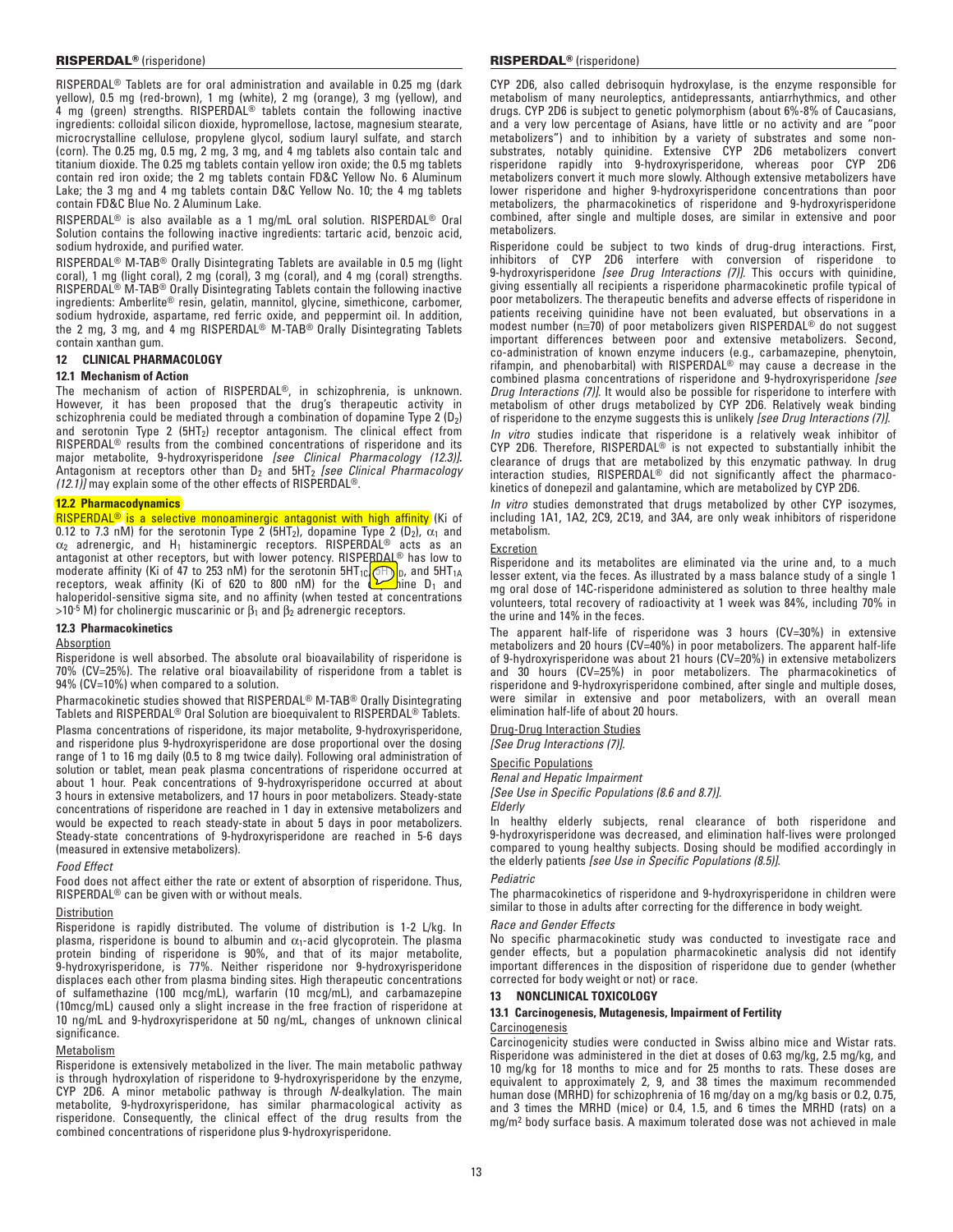mice. There were statistically significant increases in pituitary gland adenomas, endocrine pancreas adenomas, and mammary gland adenocarcinomas. The table below summarizes the multiples of the human dose on a mg/m<sup>2</sup>  $(mg/kg)$ basis at which these tumors occurred.

|                                  | <b>Species</b> |        | <b>Multiples of Maximum</b><br>Human Dose in mg/m <sup>2</sup><br>(mg/kg) |                                             |  |
|----------------------------------|----------------|--------|---------------------------------------------------------------------------|---------------------------------------------|--|
| <b>Tumor Type</b>                |                | Sex    | Lowest<br><b>Effect</b><br>Level                                          | <b>Highest</b><br><b>No-Effect</b><br>Level |  |
| Pituitary adenomas               | mouse          | female | 0.75(9.4)                                                                 | 0.2(2.4)                                    |  |
| Endocrine pancreas<br>adenomas   | rat            | male   | 1.5(9.4)                                                                  | 0.4(2.4)                                    |  |
| Mammary gland<br>adenocarcinomas | mouse          | female | 0.2(2.4)                                                                  | none                                        |  |
|                                  | rat            | female | 0.4(2.4)                                                                  | none                                        |  |
|                                  | rat            | male   | 6.0(37.5)                                                                 | 1.5(9.4)                                    |  |
| Mammary gland<br>neoplasm, Total | rat            | male   | 1.5(9.4)                                                                  | 0.4(2.4)                                    |  |

Antipsychotic drugs have been shown to chronically elevate prolactin levels in rodents. Serum prolactin levels were not measured during the risperidone carcinogenicity studies; however, measurements during subchronic toxicity studies showed that risperidone elevated serum prolactin levels 5-6 fold in mice and rats at the same doses used in the carcinogenicity studies. An increase in mammary, pituitary, and endocrine pancreas neoplasms has been found in rodents after chronic administration of other antipsychotic drugs and is considered to be prolactin-mediated. The relevance for human risk of the findings of prolactin‑mediated endocrine tumors in rodents is unknown *[see Warnings and Precautions (5.6)]*.

## **Mutagenesis**

No evidence of mutagenic or clastogenic potential for risperidone was found in the Ames gene mutation test, the mouse lymphoma assay, the *in vitro* rat hepatocyte DNA-repair assay, the *in vivo* micronucleus test in mice, the sexlinked recessive lethal test in *Drosophila*, or the chromosomal aberration test in human lymphocytes or Chinese hamster ovary cells.

## Impairment of Fertility

Risperidone (0.16 to 5 mg/kg) was shown to impair mating, but not fertility, in Wistar rats in three reproductive studies (two Segment I and a multigenerational study) at doses 0.1 to 3 times the maximum recommended human dose (MRHD) on a mg/m2 body surface area basis. The effect appeared to be in females, since impaired mating behavior was not noted in the Segment I study in which males only were treated. In a subchronic study in Beagle dogs in which risperidone was administered orally at doses of 0.31 to 5 mg/kg, sperm motility and concentration were decreased at doses 0.6 to 10 times the MRHD on a mg/m2 body surface area basis. Dose-related decreases were also noted in serum testosterone at the same doses. Serum testosterone and sperm parameters partially recovered, but remained decreased after treatment was discontinued. A no‑effect dose could not be determined in either rat or dog.

### **13.2 Animal Toxicology**

Juvenile dogs were treated for 40 weeks with oral risperidone doses of 0.31, 1.25, or 5 mg/kg/day. Decreased bone length and density were observed with a no-effect dose of 0.31 mg/kg/day. This dose produced plasma AUC levels of risperidone plus its active metabolite paliperidone (9-hydroxy-risperidone) which were similar to those in children and adolescents receiving the maximum recommended human dose (MRHD) of 6 mg/day. In addition, a delay in sexual maturation was seen at all doses in both males and females. The above effects showed little or no reversibility in females after a 12 week drug-free recovery period.

In a study in which juvenile rats were treated with oral risperidone from days 12 to 50 of age, a reversible impairment of performance in a test of learning and memory was observed in females only with a no-effect dose of 0.63 mg/kg/day. This dose produced plasma AUC levels of risperidone plus paliperidone about half those observed in humans at the MRHD. No other consistent effects on neurobehavioral or reproductive development were seen up to the highest testable dose of 1.25 mg/kg/day. This dose produced plasma AUC levels of risperidone plus paliperidone which were about two thirds of those observed in humans at the MRHD.

### **14 CLINICAL STUDIES**

### **14.1 Schizophrenia**

## **Adults**

*Short-Term Efficacy*

The efficacy of RISPERDAL® in the treatment of schizophrenia was established in four short-term (4- to 8-week) controlled trials of psychotic inpatients who met DSM‑III-R criteria for schizophrenia.

## RISPERDAL® (risperidone) RISPERDAL® (risperidone)

Several instruments were used for assessing psychiatric signs and symptoms in these studies, among them the Brief Psychiatric Rating Scale (BPRS), a multiitem inventory of general psychopathology traditionally used to evaluate the effects of drug treatment in schizophrenia. The BPRS psychosis cluster (conceptual disorganization, hallucinatory behavior, suspiciousness, and unusual thought content) is considered a particularly useful subset for assessing actively psychotic schizophrenic patients. A second traditional assessment, the Clinical Global Impression (CGI), reflects the impression of a skilled observer, fully familiar with the manifestations of schizophrenia, about the overall clinical state of the patient. In addition, the Positive and Negative Syndrome Scale (PANSS) and the Scale for Assessing Negative Symptoms (SANS) were employed.

The results of the trials follow:

- (1) In a 6-week, placebo-controlled trial (n=160) involving titration of RISPERDAL® in doses up to 10 mg/day (twice-daily schedule), RISPERDAL® was generally superior to placebo on the BPRS total score, on the BPRS psychosis cluster, and marginally superior to placebo on the SANS.
- (2) In an 8-week, placebo-controlled trial (n=513) involving 4 fixed doses of RISPERDAL® (2 mg/day, 6 mg/day, 10 mg/day, and 16 mg/day, on a twicedaily schedule), all 4 RISPERDAL® groups were generally superior to placebo on the BPRS total score, BPRS psychosis cluster, and CGI severity score; the 3 highest RISPERDAL® dose groups were generally superior to placebo on the PANSS negative subscale. The most consistently positive responses on all measures were seen for the 6 mg dose group, and there was no suggestion of increased benefit from larger doses.
- (3) In an 8-week, dose comparison trial (n=1356) involving 5 fixed doses of RISPERDAL® (1 mg/day, 4 mg/day, 8 mg/day, 12 mg/day, and 16 mg/day, on a twice-daily schedule), the four highest RISPERDAL<sup>®</sup> dose groups were generally superior to the 1 mg RISPERDAL® dose group on BPRS total score, BPRS psychosis cluster, and CGI severity score. None of the dose groups were superior to the 1 mg group on the PANSS negative subscale. The most consistently positive responses were seen for the 4 mg dose group.
- (4) In a 4-week, placebo-controlled dose comparison trial (n=246) involving 2 fixed doses of RISPERDAL® (4 and 8 mg/day on a once-daily schedule), both RISPERDAL® dose groups were generally superior to placebo on several PANSS measures, including a response measure (>20% reduction in PANSS total score), PANSS total score, and the BPRS psychosis cluster (derived from PANSS). The results were generally stronger for the 8 mg than for the 4 mg dose group.

### *Long-Term Efficacy*

In a longer-term trial, 365 adult outpatients predominantly meeting DSM-IV criteria for schizophrenia and who had been clinically stable for at least 4 weeks on an antipsychotic medication were randomized to RISPERDAL® (2-8 mg/day) or to an active comparator, for 1 to 2 years of observation for relapse. Patients receiving RISPERDAL® experienced a significantly longer time to relapse over this time period compared to those receiving the active comparator.

### **Pediatrics**

The efficacy of RISPERDAL® in the treatment of schizophrenia in adolescents aged 13–17 years was demonstrated in two short-term (6 and 8 weeks), doubleblind controlled trials. All patients met DSM-IV diagnostic criteria for schizophrenia and were experiencing an acute episode at time of enrollment. In the first trial (study #1), patients were randomized into one of three treatment groups: RISPERDAL® 1-3 mg/day (n = 55, mean modal dose = 2.6 mg), RISPERDAL<sup>®</sup> 4-6 mg/day (n = 51, mean modal dose = 5.3 mg), or placebo (n = 54). In the second trial (study #2), patients were randomized to either RISPERDAL® 0.15-0.6 mg/day (n = 132, mean modal dose = 0.5 mg) or RISPERDAL<sup>®</sup> 1.5–6 mg/day (n = 125, mean modal dose = 4 mg). In all cases, study medication was initiated at 0.5 mg/day (with the exception of the 0.15-0.6 mg/day group in study #2, where the initial dose was 0.05 mg/day) and titrated to the target dosage range by approximately Day 7. Subsequently, dosage was increased to the maximum tolerated dose within the target dose range by Day 14. The primary efficacy variable in all studies was the mean change from baseline in total PANSS score.

Results of the studies demonstrated efficacy of RISPERDAL® in all dose groups from 1‑6 mg/day compared to placebo, as measured by significant reduction of total PANSS score. The efficacy on the primary parameter in the 1-3 mg/day group was comparable to the 4-6 mg/day group in study #1, and similar to the efficacy demonstrated in the 1.5–6 mg/day group in study #2. In study #2, the efficacy in the 1.5-6 mg/day group was statistically significantly greater than that in the 0.15-0.6 mg/day group. Doses higher than 3 mg/day did not reveal any trend towards greater efficacy.

## **14.2 Bipolar Mania - Monotherapy**

## Adults

The efficacy of RISPERDAL® in the treatment of acute manic or mixed episodes was established in two short-term (3-week) placebo-controlled trials in patients who met the DSM-IV criteria for Bipolar I Disorder with manic or mixed episodes. These trials included patients with or without psychotic features.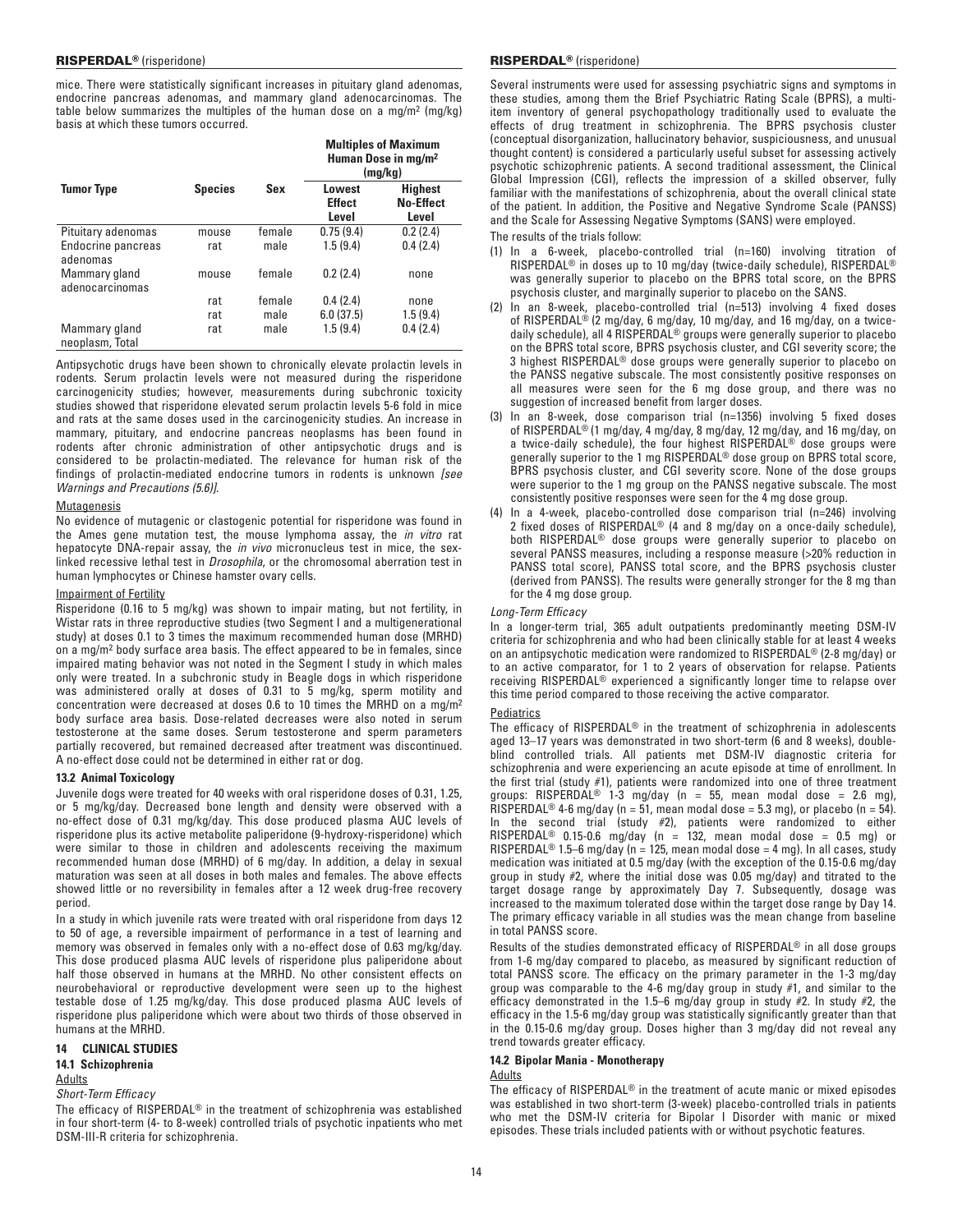The primary rating instrument used for assessing manic symptoms in these trials was the Young Mania Rating Scale (YMRS), an 11-item clinician-rated scale traditionally used to assess the degree of manic symptomatology (irritability, disruptive/aggressive behavior, sleep, elevated mood, speech, increased activity, sexual interest, language/thought disorder, thought content, appearance, and insight) in a range from 0 (no manic features) to 60 (maximum score). The primary outcome in these trials was change from baseline in the YMRS total score. The results of the trials follow:

- (1) In one 3-week placebo-controlled trial (n=246), limited to patients with manic episodes, which involved a dose range of RISPERDAL® 1-6 mg/day, once daily, starting at 3 mg/day (mean modal dose was 4.1 mg/day), RISPERDAL® was superior to placebo in the reduction of YMRS total score.
- (2) In another 3-week placebo-controlled trial (n=286), which involved a dose range of 1‑6 mg/day, once daily, starting at 3 mg/day (mean modal dose was 5.6 mg/day), RISPERDAL® was superior to placebo in the reduction of YMRS total score.

#### **Pediatrics**

The efficacy of RISPERDAL® in the treatment of mania in children or adolescents with Bipolar I disorder was demonstrated in a 3-week, randomized, double-blind, placebo-controlled, multicenter trial including patients ranging in ages from 10 to 17 years who were experiencing a manic or mixed episode of bipolar I disorder. Patients were randomized into one of three treatment groups: RISPERDAL® 0.5-2.5 mg/day (n = 50, mean modal dose = 1.9 mg), RISPERDAL<sup>®</sup> 3-6 mg/day  $(n = 61,$  mean modal dose = 4.7 mg), or placebo  $(n = 58)$ . In all cases, study medication was initiated at 0.5 mg/day and titrated to the target dosage range by Day 7, with further increases in dosage to the maximum tolerated dose within the targeted dose range by Day 10. The primary rating instrument used for assessing efficacy in this study was the mean change from baseline in the total YMRS score.

Results of this study demonstrated efficacy of RISPERDAL® in both dose groups compared with placebo, as measured by significant reduction of total YMRS score. The efficacy on the primary parameter in the 3-6 mg/day dose group was comparable to the 0.5-2.5 mg/day dose group. Doses higher than 2.5 mg/day did not reveal any trend towards greater efficacy.

## **14.3 Bipolar Mania – Adjunctive Therapy with Lithium or Valproate**

The efficacy of RISPERDAL® with concomitant lithium or valproate in the treatment of acute manic or mixed episodes was established in one controlled trial in adult patients who met the DSM-IV criteria for Bipolar I Disorder. This trial included patients with or without psychotic features and with or without a rapidcycling course.

- (1) In this 3-week placebo-controlled combination trial, 148 in- or outpatients on lithium or valproate therapy with inadequately controlled manic or mixed symptoms were randomized to receive RISPERDAL®, placebo, or an active comparator, in combination with their original therapy. RISPERDAL®, in a dose range of 1-6 mg/day, once daily, starting at 2 mg/day (mean modal dose of 3.8 mg/day), combined with lithium or valproate (in a therapeutic range of 0.6 mEq/L to 1.4 mEq/L or 50 mcg/mL to 120 mcg/mL, respectively) was superior to lithium or valproate alone in the reduction of YMRS total score.
- (2) In a second 3-week placebo-controlled combination trial, 142 in- or outpatients on lithium, valproate, or carbamazepine therapy with inadequately controlled manic or mixed symptoms were randomized to receive RISPERDAL® or placebo, in combination with their original therapy. RISPERDAL®, in a dose range of 1‑6 mg/day, once daily, starting at 2 mg/day (mean modal dose of 3.7 mg/day), combined with lithium, valproate, or carbamazepine (in therapeutic ranges of 0.6 mEq/L to 1.4 mEq/L for lithium, 50 mcg/mL to 125 mcg/mL for valproate, or 4-12 mcg/mL for carbamazepine, respectively) was not superior to lithium, valproate, or carbamazepine alone in the reduction of YMRS total score. A possible explanation for the failure of this trial was induction of risperidone and 9‑hydroxyrisperidone clearance by carbamazepine, leading to subtherapeutic levels of risperidone and 9‑hydroxyrisperidone.

## **14.4 Irritability Associated with Autistic Disorder**

#### Short-Term Efficacy

The efficacy of RISPERDAL® in the treatment of irritability associated with autistic disorder was established in two 8-week, placebo-controlled trials in children and adolescents (aged 5 to 16 years) who met the DSM-IV criteria for autistic disorder. Over 90% of these subjects were under 12 years of age and most weighed over 20 kg (16-104.3 kg).

Efficacy was evaluated using two assessment scales: the Aberrant Behavior Checklist (ABC) and the Clinical Global Impression - Change (CGI-C) scale. The primary outcome measure in both trials was the change from baseline to endpoint in the Irritability subscale of the ABC (ABC-I). The ABC-I subscale measured the emotional and behavioral symptoms of autism, including aggression towards others, deliberate self-injuriousness, temper tantrums, and quickly changing moods. The CGI-C rating at endpoint was a co-primary outcome measure in one of the studies.

The results of these trials are as follows:

- (1) In one of the 8-week, placebo-controlled trials, children and adolescents with autistic disorder (n=101), aged 5 to 16 years, received twice daily doses of placebo or RISPERDAL® 0.5-3.5 mg/day on a weight-adjusted basis. RISPERDAL®, starting at 0.25 mg/day or 0.5 mg/day depending on baseline weight ( $<$  20 kg and  $\ge$  20 kg, respectively) and titrated to clinical response (mean modal dose of 1.9 mg/day, equivalent to 0.06 mg/kg/day), significantly improved scores on the ABC-I subscale and on the CGI-C scale compared with placebo.
- (2) In the other 8-week, placebo-controlled trial in children with autistic disorder (n=55), aged 5 to 12 years, RISPERDAL® 0.02 to 0.06 mg/kg/day given once or twice daily, starting at 0.01 mg/kg/day and titrated to clinical response (mean modal dose of 0.05 mg/kg/day, equivalent to 1.4 mg/day), significantly improved scores on the ABC-I subscale compared with placebo.

A third trial was a 6-week, multicenter, randomized, double-blind, placebocontrolled, fixed-dose study to evaluate the efficacy and safety of a lower than recommended dose of risperidone in subjects (N=96) 5 to 17 years of age with autistic disorder (defined by DSM-IV criteria) and associated irritability and related behavioral symptoms. Approximately 77% of patients were younger than 12 years of age (mean age = 9), and 88% were male. Most patients (73%) weighed less than 45 kg (mean weight = 40 kg). Approximately 90% of patients were antipsychotic-naïve before entering the study.

There were two weight-based, fixed doses of risperidone (high-dose and lowdose). The high dose was 1.25 mg per day for patients weighing 20 to < 45 kg, and it was 1.75 mg per day for patients weighing  $\geq$  45 kg. The low dose was 0.125 mg per day for patients weighing 20 to < 45 kg, and it was 0.175 mg per day for patients weighing  $\geq$  45 kg. The dose was administered once daily in the morning, or in the evening if sedation occurred.

The primary efficacy endpoint was the mean change in the Aberrant Behavior Checklist – Irritability subscale (ABC-I) score from baseline to the end of Week 6. The study demonstrated the efficacy of high-dose risperidone, as measured by the mean change in ABC-I score. It did not demonstrate efficacy for low-dose risperidone. The mean baseline ABC-I scores were 29 in the placebo group  $(n = 35)$ , 27 in the risperidone low-dose group  $(n = 30)$ , and 28 in the risperidone high-dose group (n = 31). The mean changes in ABC-I scores were -3.5, -7.4, and -12.4 in the placebo, low-dose, and high-dose group respectively. The results in the high-dose group were statistically significant (p< 0.001) but not in the lowdose group (p=0.164).

# Long-Term Efficacy

Following completion of the first 8-week double-blind study, 63 patients entered an open-label study extension where they were treated with RISPERDAL® for 4 or 6 months (depending on whether they received RISPERDAL® or placebo in the double-blind study). During this open-label treatment period, patients were maintained on a mean modal dose of RISPERDAL<sup>®</sup> of 1.8-2.1 mg/day (equivalent to 0.05 - 0.07 mg/kg/day).

Patients who maintained their positive response to RISPERDAL® (response was defined as ≥ 25% improvement on the ABC-I subscale and a CGI-C rating of 'much improved' or 'very much improved') during the 4-6 month open-label treatment phase for about 140 days, on average, were randomized to receive RISPERDAL® or placebo during an 8‑week, double-blind withdrawal study (n=39 of the 63 patients). A pre-planned interim analysis of data from patients who completed the withdrawal study (n=32), undertaken by an independent Data Safety Monitoring Board, demonstrated a significantly lower relapse rate in the RISPERDAL® group compared with the placebo group. Based on the interim analysis results, the study was terminated due to demonstration of a statistically significant effect on relapse prevention. Relapse was defined as ≥ 25% worsening on the most recent assessment of the ABC-I subscale (in relation to baseline of the randomized withdrawal phase).

## **16 HOW SUPPLIED/STORAGE AND HANDLING**

# **16.1 How Supplied**

## RISPERDAL® (risperidone) Tablets

RISPERDAL® (risperidone) Tablets are imprinted "JANSSEN" on one side and either "Ris 0.25", "Ris 0.5", "R1", "R2", "R3", or "R4" according to their respective strengths.

0.25 mg dark yellow, capsule-shaped tablets: bottles of 60 NDC 50458-301-04, bottles of 500 NDC 50458-301-50, and hospital unit dose blister packs of 100 NDC 50458-301-01.

0.5 mg red-brown, capsule-shaped tablets: bottles of 60 NDC 50458-302-06, bottles of 500 NDC 50458-302-50, and hospital unit dose blister packs of 100 NDC 50458-302-01.

1 mg white, capsule-shaped tablets: bottles of 60 NDC 50458-300-06, bottles of 500 NDC 50458-300-50, and hospital unit dose blister packs of 100 NDC 50458‑300-01.

2 mg orange, capsule-shaped tablets: bottles of 60 NDC 50458-320-06, bottles of 500 NDC 50458-320-50, and hospital unit dose blister packs of 100 NDC 50458-320-01.

3 mg yellow, capsule-shaped tablets: bottles of 60 NDC 50458-330-06, bottles of 500 NDC 50458-330-50, and hospital unit dose blister packs of 100 NDC 50458-330-01.

4 mg green, capsule-shaped tablets: bottles of 60 NDC 50458-350-06 and hospital unit dose blister packs of 100 NDC 50458‑350-01.